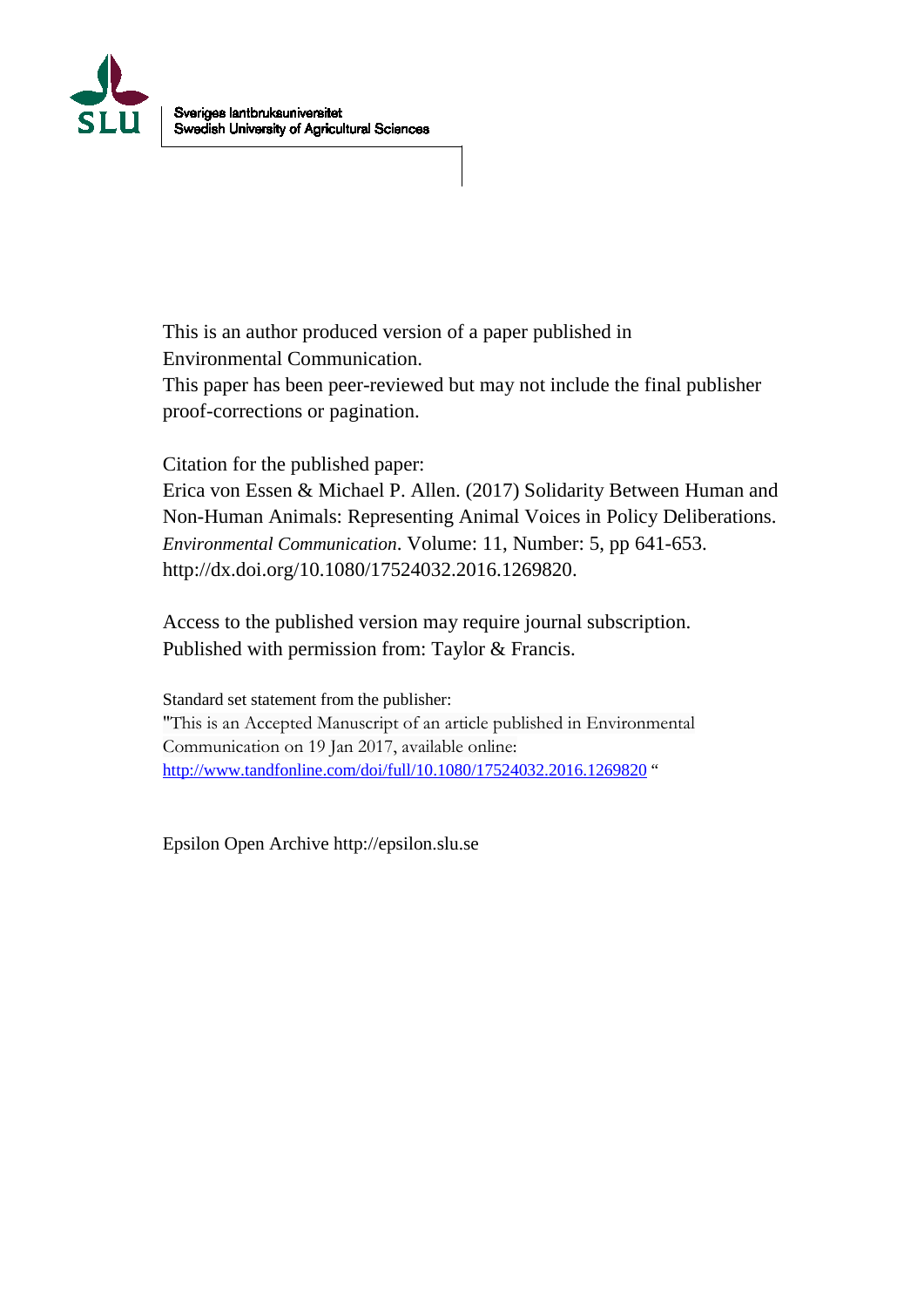## **Solidarity between Human and Non-Human Animals: Representing Animal Voices in**

#### **Policy Deliberations**

Erica von Essen (corresponding author), Postdoctor in Environmental Communication, Swedish University of Agricultural Sciences [erica.von.essen@slu.se](mailto:erica.von.essen@slu.se) Mobile: 46(0)726612274

Michael P. Allen

Michael P. Allen, Associate Professor in Legal, Political and Social Philosophy, East Tennessee State University [allenmp@etsu.edu](mailto:allenmp@etsu.edu) Rogers-Stout Hall 322G Contact: 423-439-6625

In this paper, we discuss the bridging potential of "interspecies" solidarity between the often incommensurable ethics of care and justice. Indeed, we show that the Environmental Communication literature emphasizes feelings of care and compassion as vectors of responsibility taking for animals. But we also show that a growing field of Political Animal Rights suggest that such responsibility taking should instead be grounded in universalizable terms of justice. Our argument is that a dual conception of solidarity can bridge this divide: On the one hand, solidarity as a pre-political relation with animals and, on the other hand, as a political practice based on open public deliberation of universalizable claims to justice; that is, claims to justice advanced by human proxy representatives of vulnerable non-humans. Such a dual conception can both challenge and validate NGOs' claims to "speak on behalf of animals" in policy following the Aarhus Convention, indeed underwriting the Convention by insights from internatural communication in solidarity as relation, and by subjecting it to rational scrutiny in mini-publics in solidary as practice.

KEYWORDS[: Solidarity,](http://www.tandfonline.com/keyword/Solidarity) [internatural communication,](http://www.tandfonline.com/keyword/Internatural+Communication) [discourse ethics,](http://www.tandfonline.com/keyword/Discourse+Ethics) [proxy representation,](http://www.tandfonline.com/keyword/Proxy+Representation) [mini-publics](http://www.tandfonline.com/keyword/Mini-publics)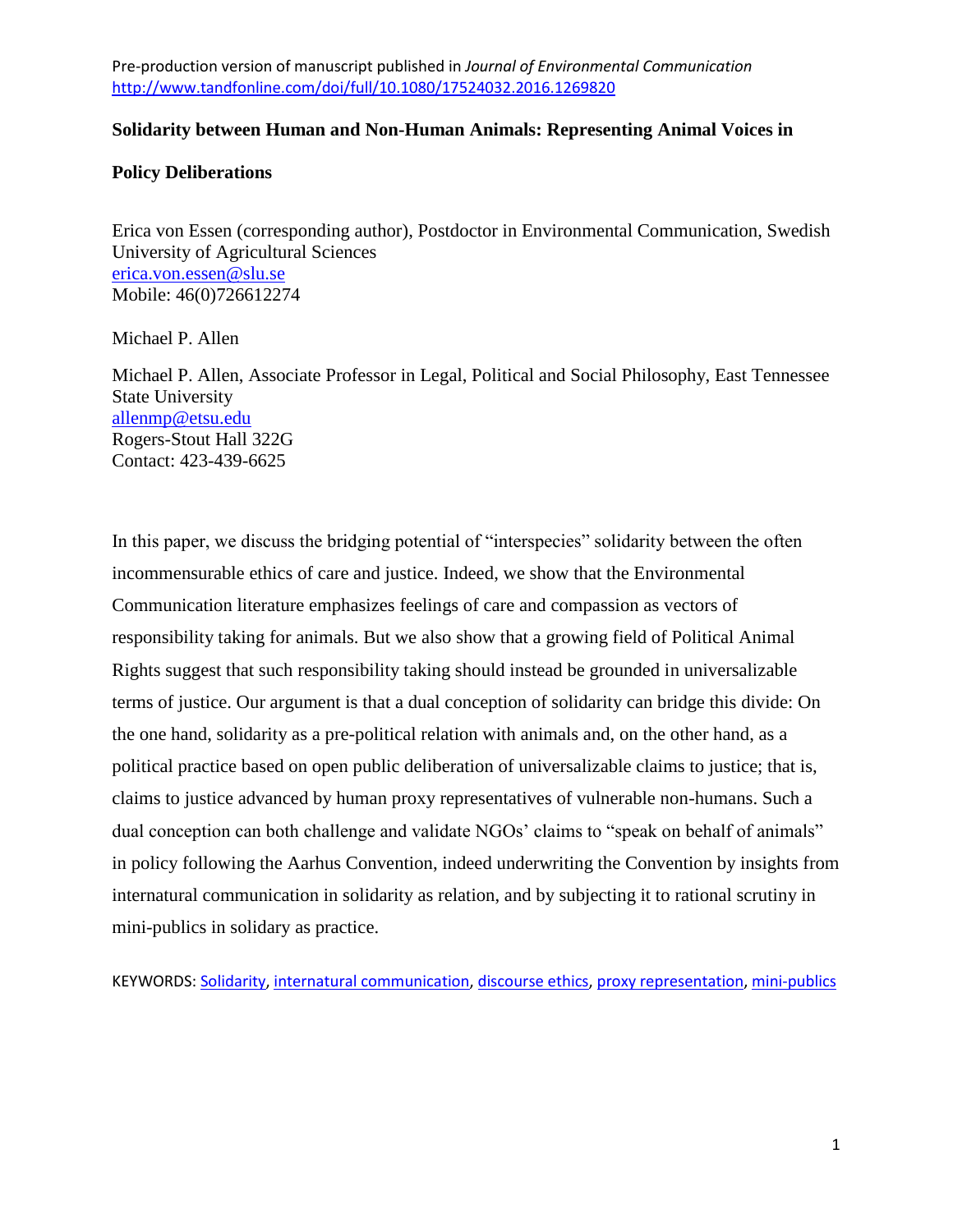# **Solidarity between Human and Non-Human Animals: Representing Animal Voices in Policy Deliberations**

While perhaps equally important in defining our relationships to vulnerable others, the concepts of care and justice are often presented as in profound tension with one another [\(Noddings, 1984;](#page-28-0) [Gilligan, 1987;](#page-27-0) [Okin, 1989\)](#page-28-1). On the one hand, it is thought that such relationships must be based on feelings of care and empathetic understanding of the needs andinterests of the vulnerable who cannot, for one reason or another, rationally formulate or articulate their own good [\(Goodin, 1986;](#page-27-1) [Donovan, 1996;](#page-26-0) [Fineman, 2008\)](#page-26-1). On the other hand, it is thought that our relationship and responsibility-taking for vulnerable others must be based on universalizable claims to justice; claims that gain validity through rational argumentative defenses against skeptical challenges concerning what the vulnerable need and what they are properly owed [\(Regan, 1995;](#page-28-2) [Garner, 2012\)](#page-27-2). Indeed, the rational universalizability of claims to rights and justice proves essential to the task of giving public justification to policy decisions concerning vulnerable members of the shared political community [\(Goodin, 1996\)](#page-27-3). Here, the tension between the concepts of care and justice derives from a difference in emphasis regarding the basis of moral responsibility [\(Buchanan, 2013\)](#page-26-2). This is the difference between developing feelings of being responsible for vulnerable others and defending before a universal audience of all those who are purportedly placed under an obligation that they should to take responsibility.

Such a tension between care and justice is by no mean limited to our relations to vulnerable others who are fellow humans; others whose vulnerabilities are a function of race, class, or gender. It is equally present in discussions of our relations and responsibility taking concerning non-human animals [\(Clement, 2003;](#page-26-3) [Palmer, 2010\)](#page-28-3). These are both voiceless and vulnerable in the face of policy. This is why, for example, the Aarhus Convention now gives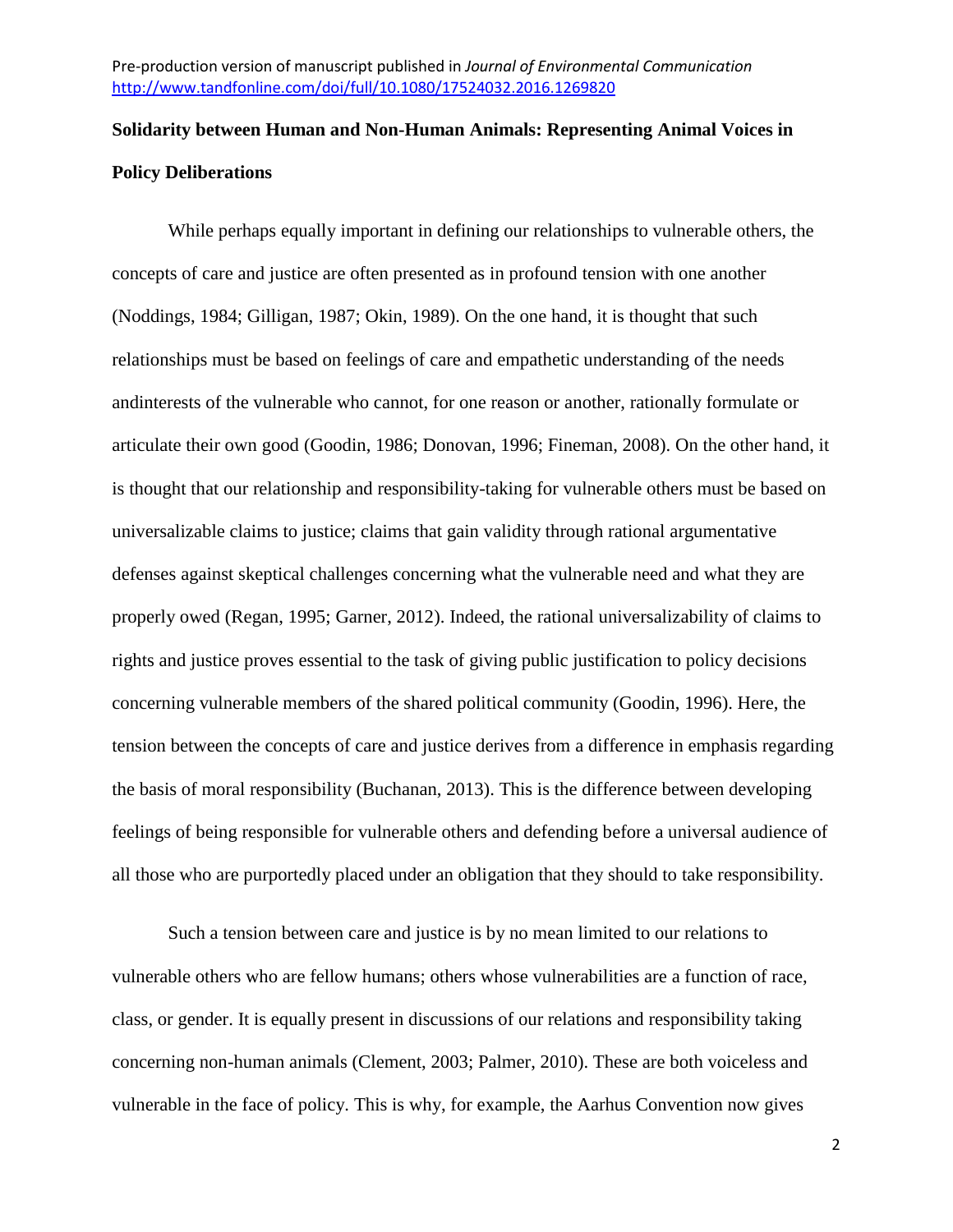standing to NGOs to speak on behalf of nature. It is worth noting that, as we show in this paper, the previous research in Environmental Communication heavily favours a care-based response to motivating our relationships of taking responsibility for vulnerable non-humans, who do not rationally or indeed linguistically articulate to us their needs, interests, or goods. But by contrast, the burgeoning literature on political animal rights favors a rationally universalizable justicebased response, stressing what is owed to non-human animals by right based on the particular kinds of relationships we have established with them, as participants in a complex system of interspecies cooperation [\(Hobson, 2007;](#page-27-4) [Palmer, 2010;](#page-28-3) [Smith, 2012;](#page-28-4) [Garner,](#page-27-5) 2013). The tension between the different appeals to care or justice for animals is a source of considerable frustration for anyone who believes that we should take responsibility for vulnerable non-humans. Both approaches are correct in their different ways. We must both develop appropriate *feelings* of being responsible and appropriate *reasons* to defend our claims. The latter more universalist approach must be before fellow 'rational' members of the political community, who should rightly take responsibility for vulnerable others across species lines in a shared interspecies community.

What, then, is the appropriate mechanism for balancing the claims of care and justice indeed of feelings and reason—to best further responsibility taking for animals? We purport the concept of *solidarity* across species lines can provide exactly the kind of conceptual basis required for such a balancing of concerns. Indeed, we argue that solidarity is, in one part, a concern for developing appropriate feelings of being responsible for vulnerable others based on caring and empathetic understanding [\(Lenard et al., 2010\)](#page-27-6). But it is also, in another part, a concern for justifying universalizable claims that we ought to take responsibility for the vulnerable with whom we are politically interrelated [\(Habermas, 1990a;](#page-27-7) [Rehg, 1997\)](#page-28-5). We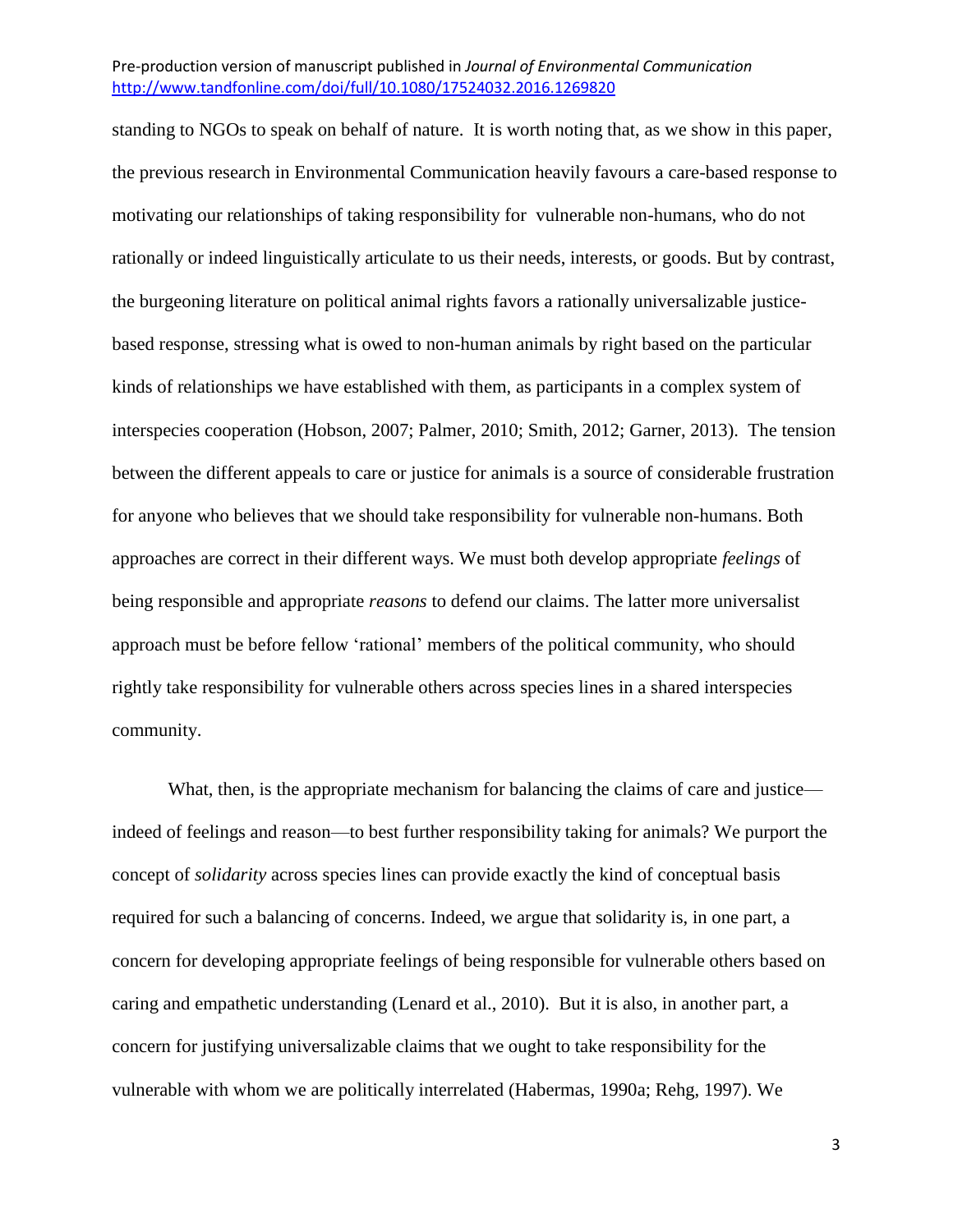support this balancing claim by appealing to a distinction between solidarity as a *relation*, based on developing empathetic understandings of the needs and interests of vulnerable non-human animals, and a *practice* of justifying claims that all rational human animals are bound as privileged members of an interspecies political community to take responsibility for addressing these vulnerabilities. The practice of solidarity, then, is that which must be discursively checked so as to not permit NGOs to conjure claims out of thin air when speaking on behalf of animals following the Aarhus Convention.

It might be considered, however, that the distinguishing feature of solidarity is that it is, above all, a *membership* concept. Moreover, the category of membership to which theorists of solidarity frequently appeal is that of co-national citizenship. As such, solidarity is about a conational 'we.' But this 'we' may have feelings of empathy and duties of universal humanitarian justice towards non-members – or "them" as distant others from other countries – without including the latter in 'our' exclusive solidaristic community of citizens. This is true. But, as we shall argue, that is also based on a particularly narrow reading of solidarity, which may encompass many different forms of membership besides national citizenship. Ultimately, we are concerned with developing a conception of solidarity suitable for Donaldson and Kymlicka's (2011) idea of a zoopolis, or interrelated human/non-human political community. To this extent, our conception appeals to the 'we' of just such an interspecies community. Here, all animals are members of the universal 'we' of this community, even if only humans are capable of performing the duties of citizenship. Indeed, all animals are members in the sense that all are owed considerations of care and justice, although this may mean different things for domestic as opposed to liminal or wild animals.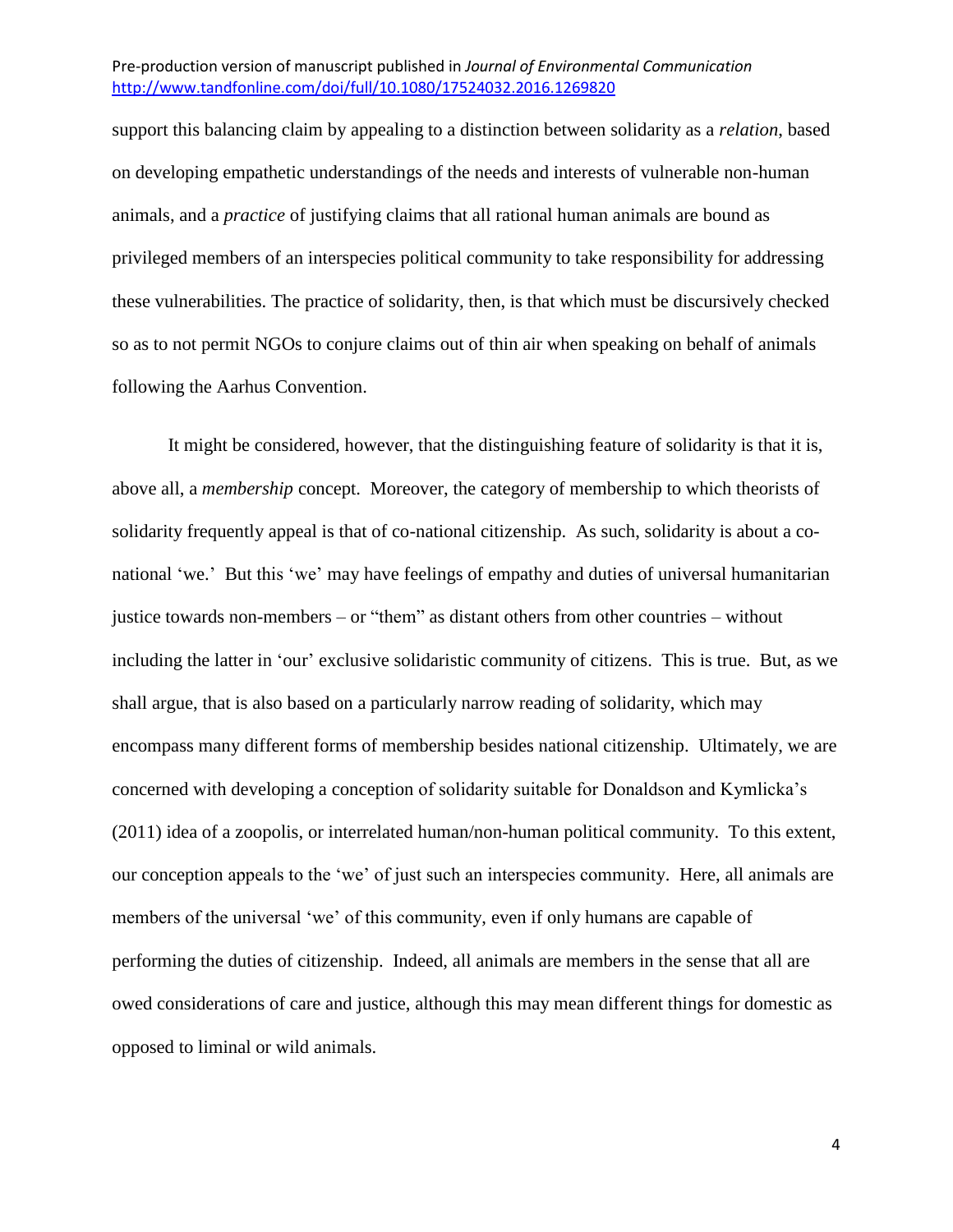We proceed in the following steps. First, we explore the Environmental Communication literature on internatural communication – across species lines – in order to ground our claim about a human/non-human solidarity relation based on care and developing an empathetic understanding of the vulnerabilities of non-human animals. Next, we turn to the very different literature of political philosophy concerning discourse ethics and solidarity as a practice of justifying universalizable claims of justice. Finally, we argue for certain innovations in how we think about solidarity, especially in regard to representing animals incapable of developing and articulating conceptions of their own good.

### **Internatural Communication**

We confine our discussion in this section to a review of the emerging literature in Environmental Communication on what we will call *internatural communication* (see Plec, 2013), but which may just as well be termed human-animal or interspecies communication. This literature challenges the conception of non-human animals as voiceless, or as participating in political processes only through implicit claims [\(Milstein, 2012\)](#page-28-6). To be sure, scholars within the intersections of political philosophy and animal rights theory have recently begun to rethink human duties to animals through giving animals 'voice' on an abstract societal level through concepts like citizenship, justice and sovereignty [\(Hinchliffe et al., 2005;](#page-27-8) [Hobson, 2007;](#page-27-4) [Donaldson and Kymlicka, 2011;](#page-26-4) [Garner, 2013\)](#page-27-5). But few have examined *how* this voice is to be heard and translated in what remains an anthropocentric society. On the one hand, failure to acknowledge and formalize animal presence in participation is recognized as a barrier to overcoming the prevailing view of voiceless non-humans. But, on the other hand, this lack of acknowledgement is also a failure to *understand* their subjective goods well enough to feature them in decision-making processes in the first instance [\(Matarrese, 2010\)](#page-27-9).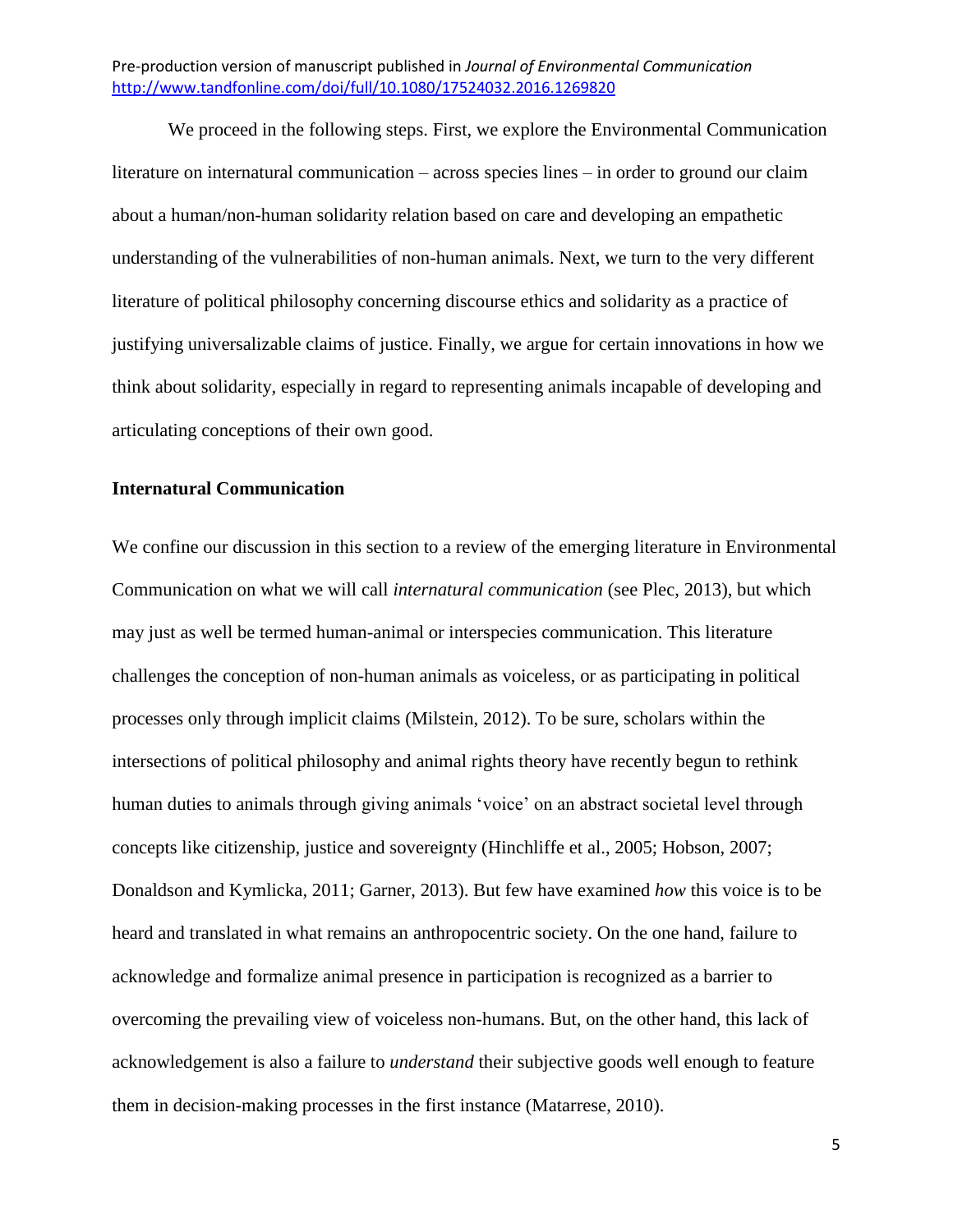Fields of zoosemiotics, biosemiotics, ecosemiotics, biorhetoric and internatural communication take up the challenge of the latter [\(Sebeok, 1972;](#page-28-7) [Plec, 2013\)](#page-28-8). The evidence for animal communication suggests animals communicate symbolically, contextually, colloquially, and with perlocutionary or illocutionary effects in a way that is different from human communication not in kind but in degree [\(Sebeok, 1965;](#page-28-9) [Lind, 2012;](#page-27-10) [Plec, 2013\)](#page-28-8). Indeed, animals may be said to communicate politically with humans in the following ways: through acts of protest and resistance [\(Hribal, 2013\)](#page-27-11), through cooperation with humans [\(Donaldson and](#page-26-4)  [Kymlicka, 2011;](#page-26-4) [Meijer, 2014\)](#page-28-10), 'voting with their feet' as displays of autonomy [\(MacKinnon,](#page-27-12)  [2004\)](#page-27-12) and through negotiation and bargaining [\(Meijer, 2013\)](#page-27-13). In this regard, they increasingly challenge the dichotomization of a complex symbolic human on the one hand and merely signatory 'sound-emitting' animal communication on the other [\(Scott-Phillips, 2015\)](#page-28-11).

In attending to embodied, non-verbal and performative forms of communication across species, closer connections between human and non-human animals are forged, so that we cultivate a better understanding of ourselves, others and how we are related [\(Carbaugh, 1999;](#page-26-5) [Munday, 2012\)](#page-28-12). This facilitates a move toward the view of a shared interspecies community. Beyond the inclusion of animal, difference theorists see openness to plural ways of listening to non-dominant actors and formalizing their voice in "*the production of meaning, policy and material conditions*" [\(Meijer, 2013\)](#page-27-13) as an essential democratic project that that helps us develop relationships with the subaltern [\(Eckersley, 2004;](#page-26-6) [Plec, 2013\)](#page-28-8). Feminist care theory similarly avers the importance of restoring 'absent referents' to our shared discourse, inviting the potential for dialogue across species lines [\(Adams, 1991\)](#page-26-7)

To some, the tools are already largely in place for achieving solidarity as relation with animals through communication—including a 'special ability' on the part of humans to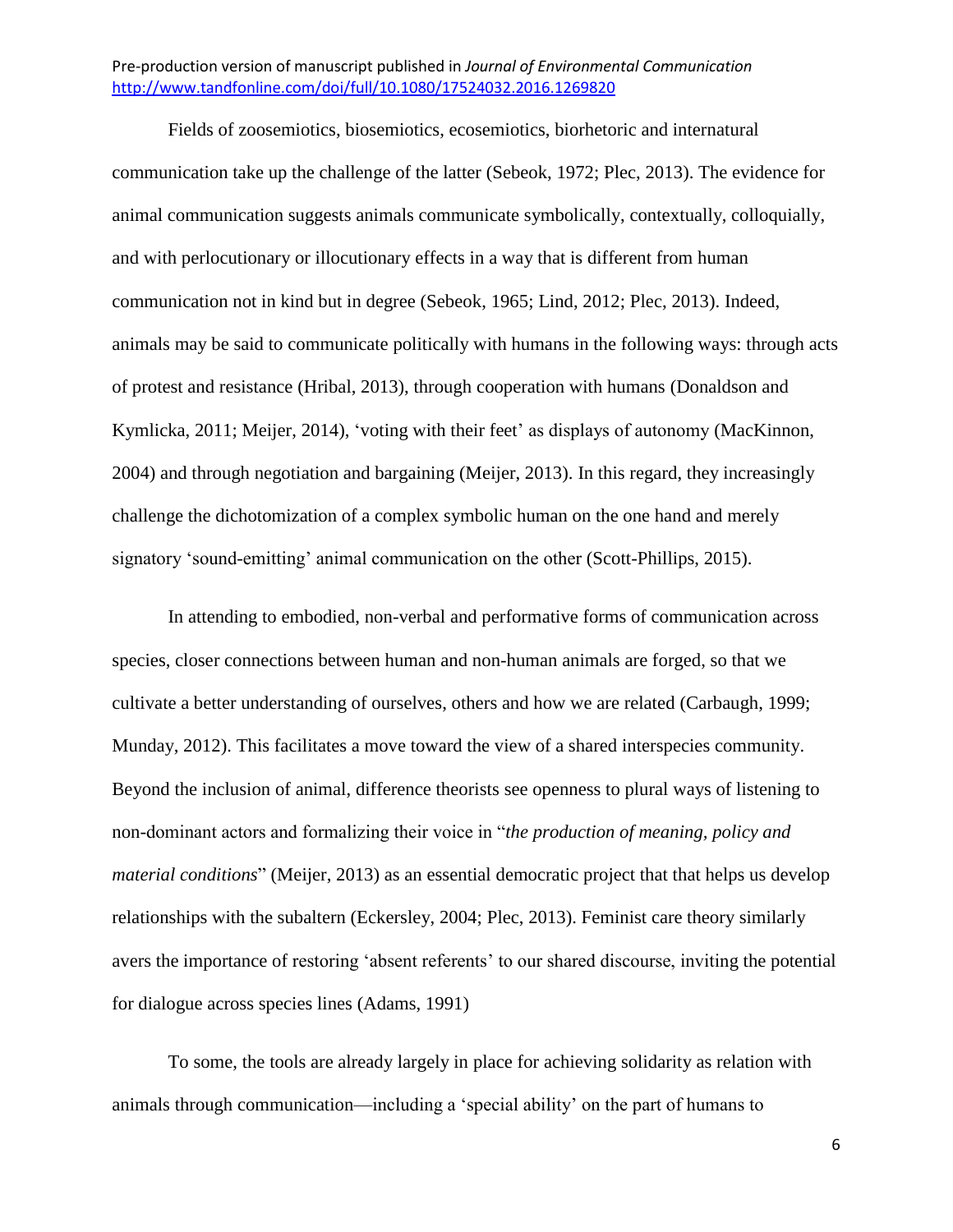communicate with other forms of life [\(Deloria Jr, 1991\)](#page-26-8); adequate knowledge of most animal interests and welfare [\(Smith, 2012\)](#page-28-4); and semiotic analysis for decoding the diverse channels in which animals communicate with humans [\(Lind, 2012\)](#page-27-10). These all denote ways in which we can become articulate with animals [\(Bingham, 2006\)](#page-26-9). But others press for a necessary transcendence of manufactured and mediated representations and words toward greater imagination [\(Carbaugh,](#page-26-10)  [2007\)](#page-26-10) and caution against simply co-opting existing terms from human linguistics [\(Scott-](#page-28-11)[Phillips, 2015\)](#page-28-11). Instead, we need to learn the 'grammar of expression' that is specific to natural creatures, an understanding that is both intellectual and emotional [\(Scheler, 1970\)](#page-28-13).

## *Discursive Monopoly of Humans*

Within this literature, some contend that the silence heretofore attributed to the biotic community as participants in political dialogue is a reflection of a brand of discursive monopoly on the part of humans [\(Meijer, 2013\)](#page-27-13). [Brown and Dilley \(2012\)](#page-26-11) declare that official "scriptings of principles, codes and protocols designed to shape conduct valorise the human ability for language and rational communication tend to overlook the situated, contingent, corporeal and affectual practices through which ethical relations are enacted" (p.39) To the extent animals articulate preferences, these have tended to be essentialized as instinctual biological behavior as opposed to acts of agency [\(Fox, 2006\)](#page-26-12), denying animals an element of autonomy at a fundamental level. That non-human animals are seemingly incapable of participating in the kind of communicative processes that promote solidarity, moreover, currently presents a major hurdle for animal ethicists that seek to understand animals in terms of our co-citizens and sovereigns. Indeed, these are political concepts that traditionally necessitate capacity to participate in the shaping of terms of interaction or the autonomous authoring of laws [\(Donaldson and Kymlicka, 2011\)](#page-26-4).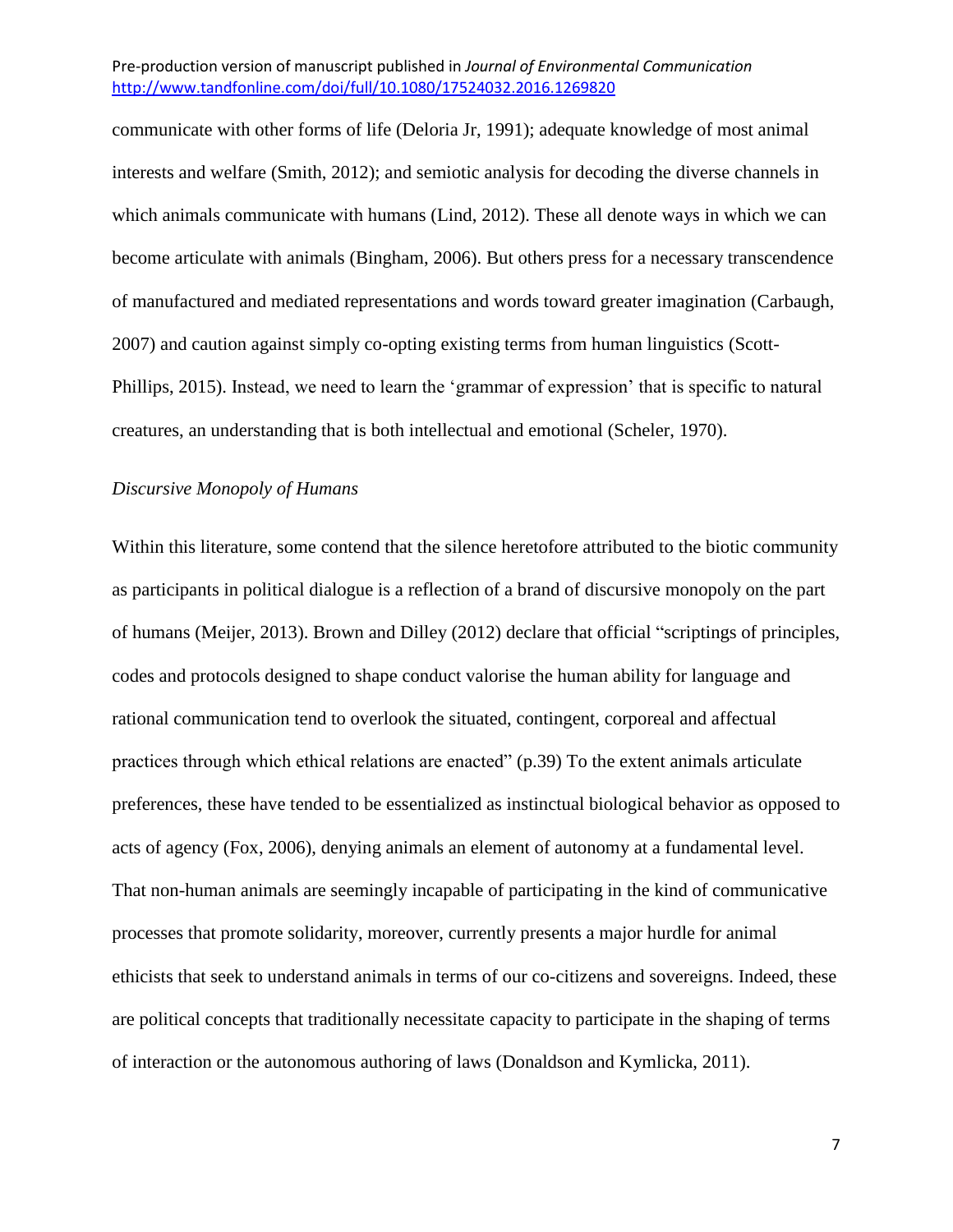In order to overcome this hurdle, scholars writing in the field of internatural communication call for increased sensitivity to human-animal communication along the following nodes. First, the acknowledgment of its inherently political character, because, such communication in effect challenge traditional species boundaries [\(Meijer, 2013](#page-27-13)[;2014\)](#page-28-10). Second, the *opening up* of perspective rather than changing it [\(Lind, 2012\)](#page-27-10). Third, encouraging discursive diversity generally [\(Carbaugh, 2007\)](#page-26-10). Fourth, re-learning or learning how to listen, against the premise that as adults we have learned to ignore animals' expressions because we have the power to ignore them [\(Walker, 1988\)](#page-28-14). Indeed, children often form deep, primitive bonds with animals – a connection from which much social energy is expended to condition them out of a natural solidarity bond [\(Luke, 1992\)](#page-27-14). Since altruistic kinship [\(Callicott, 1988\)](#page-26-13) or bodily kinship [\(Glendinning, 2000\)](#page-27-15) are still taken to be latently present, these are human/non-human animal connections that can be re-learned or re-emphasized in modernity, with the necessary training and effort [\(Bateson and Bateson, 1987;](#page-26-14) [Donovan, 2006\)](#page-26-15)

What, then, is the normative significance of such re-learning and what are the implications of attending to animal expressions? We believe re-learning is crucial in order to ground claims regarding animals' subjective goods in unobjectionably anthropocentric understandings of their life-worlds. [Rodd \(1992\),](#page-28-15) [Shapiro \(1990\),](#page-28-16) [Donovan \(2006\)](#page-26-15) and [Carbaugh](#page-26-10)  (2007) are among those that advocate attending to non-verbal expressions of preference. Human/non-human interactions constitute a way forward suggested by scholars in order to both understand and formalize animal political presence [\(Brown and Dilley, 2012;](#page-26-11) [Peltola and](#page-28-17)  [Heikkilä, 2015\)](#page-28-17). On this view, those animals that interact with us through non-verbal gestures enter into an intersubjective relation with us that is politically meaningful [\(Meijer, 2014\)](#page-28-10). To [Donovan \(1996\),](#page-26-0) this is an essential channel in grounding an ethic of care than can convert – in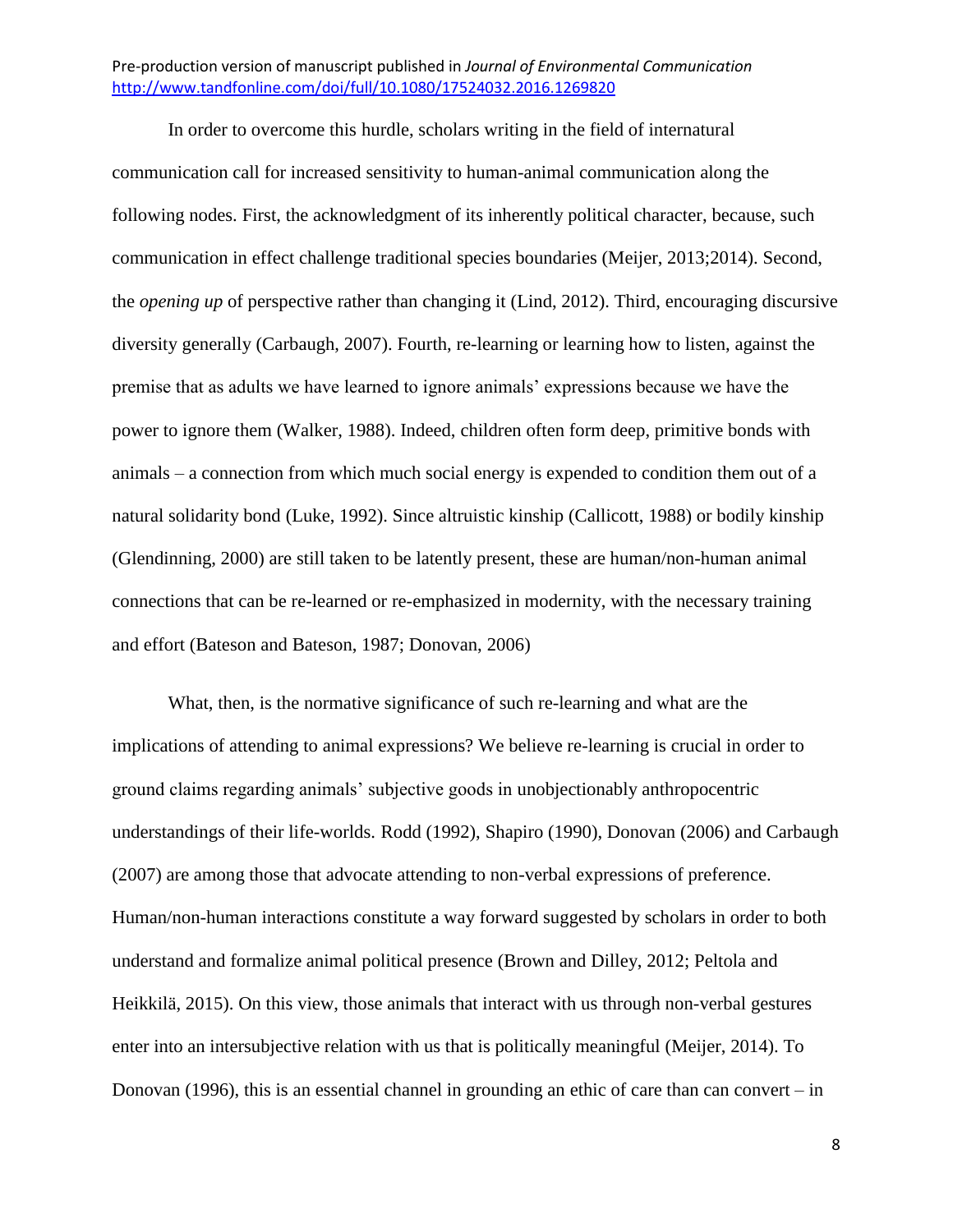our preferred language – relation into practice by including animals outside of our immediate circle of interaction. Through paying emotional attention and taking seriously what animals are telling us—through mechanisms of kinesthetic empathy [\(Shapiro, 1990\)](#page-28-16), sensuous empathy [\(Stein, 1966\)](#page-28-18), corporeal dialogism [\(Plec, 2013;](#page-28-8) [Peltola and Heikkilä, 2015\)](#page-28-17), affectual and contingent practices [\(Brown and Dilley, 2012\)](#page-26-11) close observation of body language and repeated interactions with individuals—we can cultivate an understanding of their needs and develop an appropriate ethical response through this communication. The dialogic approach to animal ethics, then, is to Donovan (2006) "…not a matter of behaving like the deer or modeling human ethics on the deer's behavior; rather it is a matter of incorporating the deer's position and wishes dialogically in the human ethical-decision-making process." (p. 136-137)

To this end, two objections may challenge the idea that solidarity can be predicated, at least initially, on these communicatively grounded interrelations with animals. First, a common refrain among ethicists is that emotion and sympathy as cultivated through embodied interactions provide an unstable ground for morality in human as well as non-human cases [\(Regan, 1995;](#page-28-2) [DeGrazia, 1998;](#page-26-16) [Dobson, 2003;](#page-26-17) [Garner, 2013\)](#page-27-5). Second, in Kant's perspective, to which the latter critique hails, sympathy and empathy—indeed, one might argue solidarity—are partial and impulsive mechanisms that fail at universalizing obligations to those with whom we have not forged particular proximate relationships with through internatural communication.

The first objection, that solidarity is an unprincipled affair, may be countered by the recognition that there is a cognitive dimension to solidarity that requires strong powers of observation and concentration, as well as faculties of evaluation and judgment [\(Donovan, 2006\)](#page-26-15). This cognitive dimension ensures that moral sentiment regarding non-humans "…is not, therefore, whimsical and erratic; nor does it entail obliteration of the thinking or feeling self"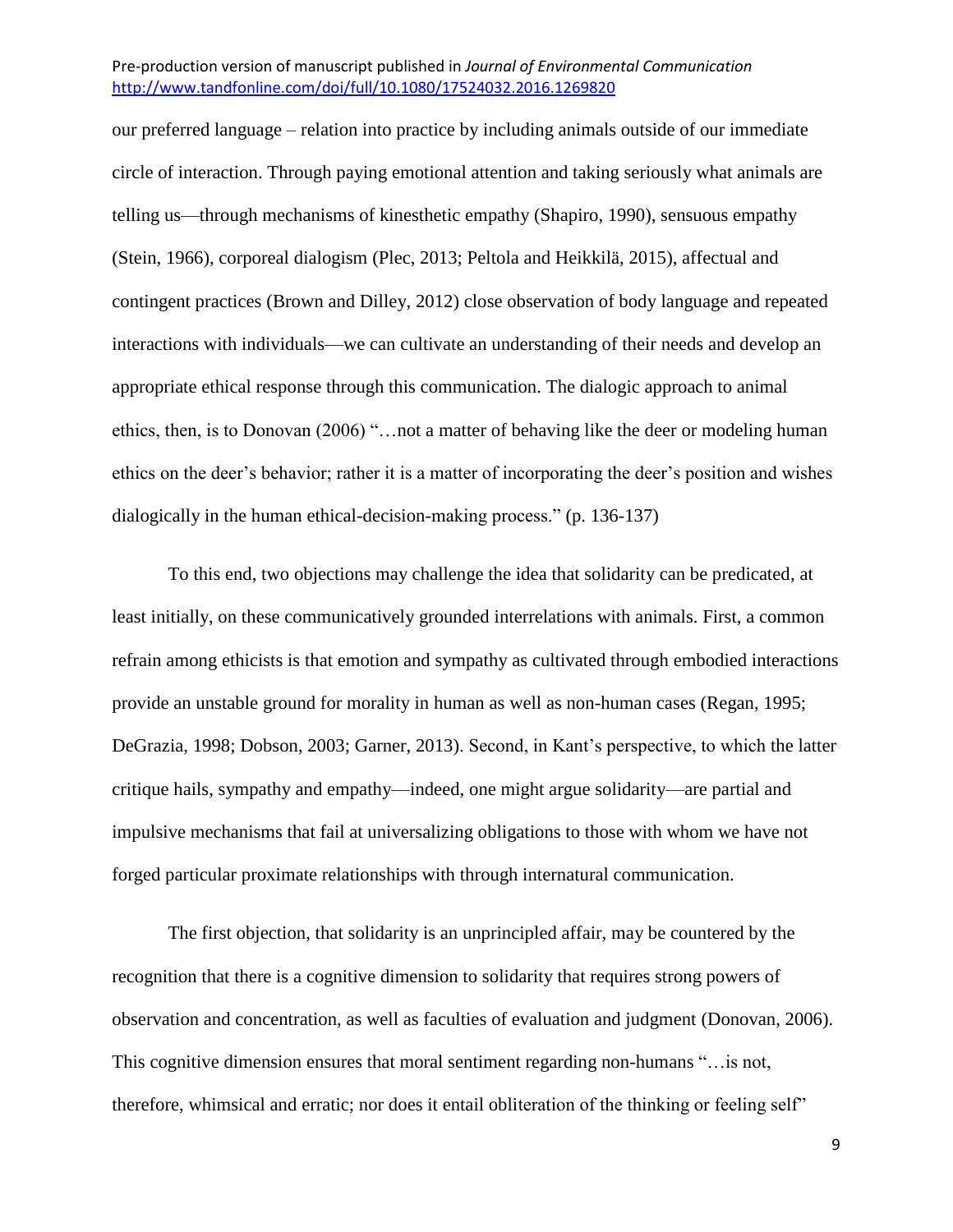(p.91). Indeed, internatural communication and feelings of solidarity with non-human animals entail moments of rational insight [\(Rehg, 1997\)](#page-28-5). Furthermore, even if solidarity through embodied interactions represents a less rational mechanism than recourse to universal principles of justice, [Luke \(2007\)](#page-27-16) and [Smith \(2012\)](#page-28-4) suggest something that is affirmed by ethic-of-care ecofeminists; namely that the animal welfare movement resonates with people not because of abstract theorizing around constructs of justice, but precisely because of empathy and sympathy with the suffering of animals [\(Adams, 1991;](#page-26-7) [Kelch, 1999;](#page-27-17) [Clement, 2003\)](#page-26-3). Justice, on the other hand, is inadequate for animals precisely because it is *too* rational; animals, for example, lack the cognitive satisfaction dimension of justice [\(Palmer, 2010\)](#page-28-3).

The second, related objection cannot be given short shrift as to the charge of irrationality. Indeed, this is that the insights we have learned – or relearned – by listening and observing to non-human voices do not necessarily translate into extensions beyond particular proximate relationships with these animal interlocutors. This much is conceded by ethicists [\(Donovan,](#page-26-15)  [2006;](#page-26-15) [Garner, 2013\)](#page-27-5). Such a concern is legitimate, and stems from a view of morality as something which is "…founded in a series of concrete connection between persons, a direct sense of connection which exists prior to moral beliefs about what is right and wrong" [\(Blum,](#page-26-18)  [1988\)](#page-26-18). Exploring the possibilities of a relational ethic beyond our domestic animals who are proximate to us, [Garner \(2013\)](#page-27-5) suggests, is contentious. We need, therefore, a way of extending sentiment into practice that transgresses the proximate and relational to include sovereign (wild) animals who are situated on the peripheries of our interspecies community.

#### **Internatural Communication and the Solidarity Relation**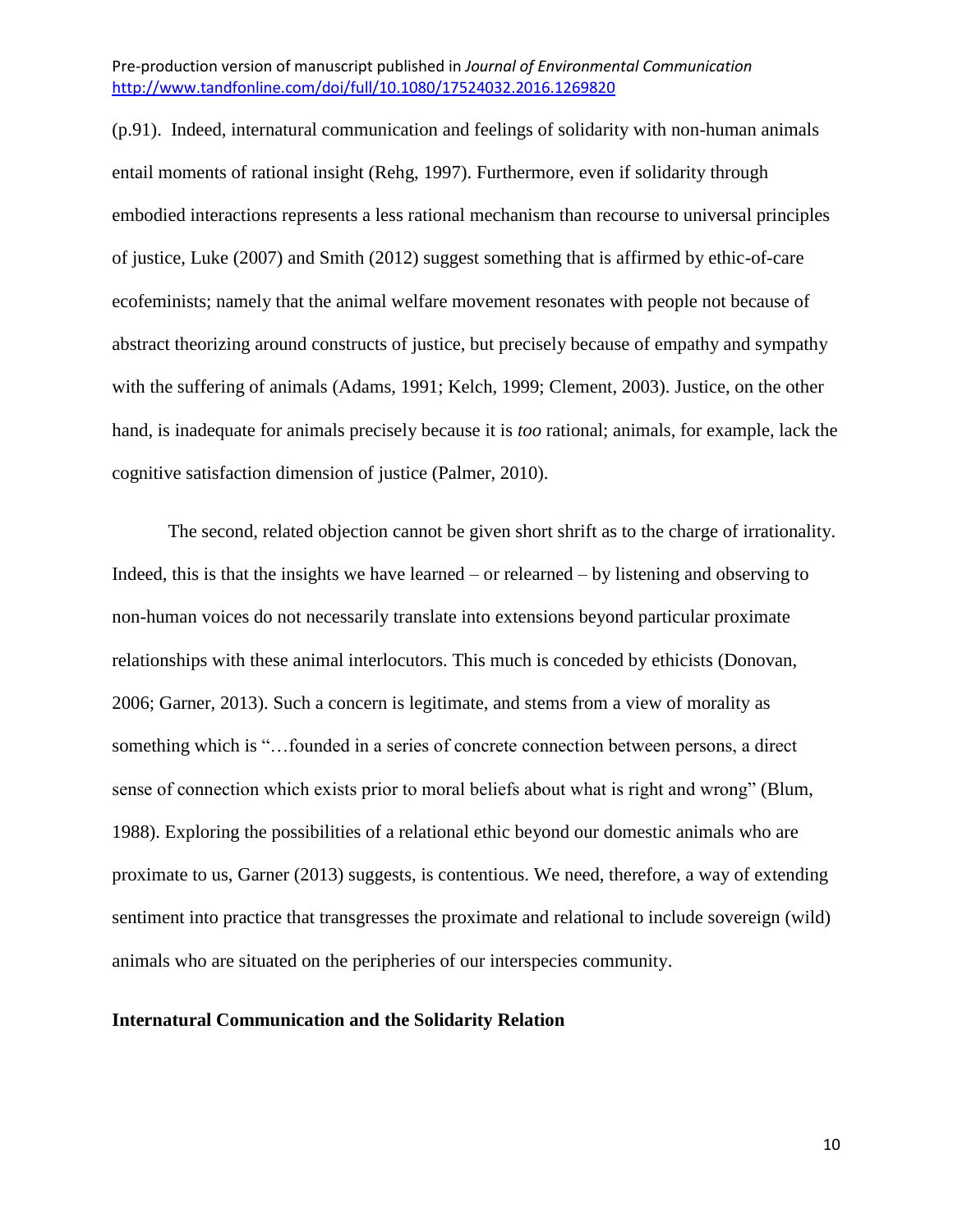We turn now to theorizing such an extension in light of the relationship between internatural communication and the political philosophy literature on political solidarity. As noted in our introduction, the internatural communication literature does not specifically engage this literature. This idea of solidarity, however, plays a vital role in the political philosophy literature by providing an account of how a stable and cohesive political community is forged [\(Rehg, 1997;](#page-28-5) [Harvey, 2007;](#page-27-18) [Lenard et al., 2010;](#page-27-6) [Kolers, 2012;](#page-27-19) [Krishnamurthy, 2013\)](#page-27-20). That is, it aims to provide an account of how political community is forged among diverse human populations with different needs, interests, ideological commitments and identities. For most political theorists, solidarity among humans is not simply about proximity of relations. Indeed, it is sometimes defined in terms of a common conception of the good life among national citizens [\(Sandel, 1997\)](#page-28-19); only then, are citizens willing to make those sacrifices that *justice* demands of them for their co-nationals whom they have never met. But this shared common good conception of solidarity may be criticized on the ground that it does not take into account the pluralism of commitments and values in any modern large-scale national political community [\(Krishnamurthy, 2013\)](#page-27-20). Moreover, as tied to the nation state, such a conception of solidarity may be criticized for failing to provide an account of solidarity with non-nationals [\(Lenard et al.,](#page-27-6)  [2010;](#page-27-6) [Straehle, 2010\)](#page-28-20). Indeed, it is vital to our argument that membership in a solidaristic community should not be limited by the concept of citizenship. After all, our intention is ultimately to include diverse non-humans in inter-species community of solidarity, where the latter cannot plausibly be said to exercise the distinctively human powers and capabilities of citizenship.

An alternative is to define solidarity instead as a type of *action*, indeed working with others for a common political aim [\(Kolers, 2012\)](#page-27-19). This has the considerable virtue of detaching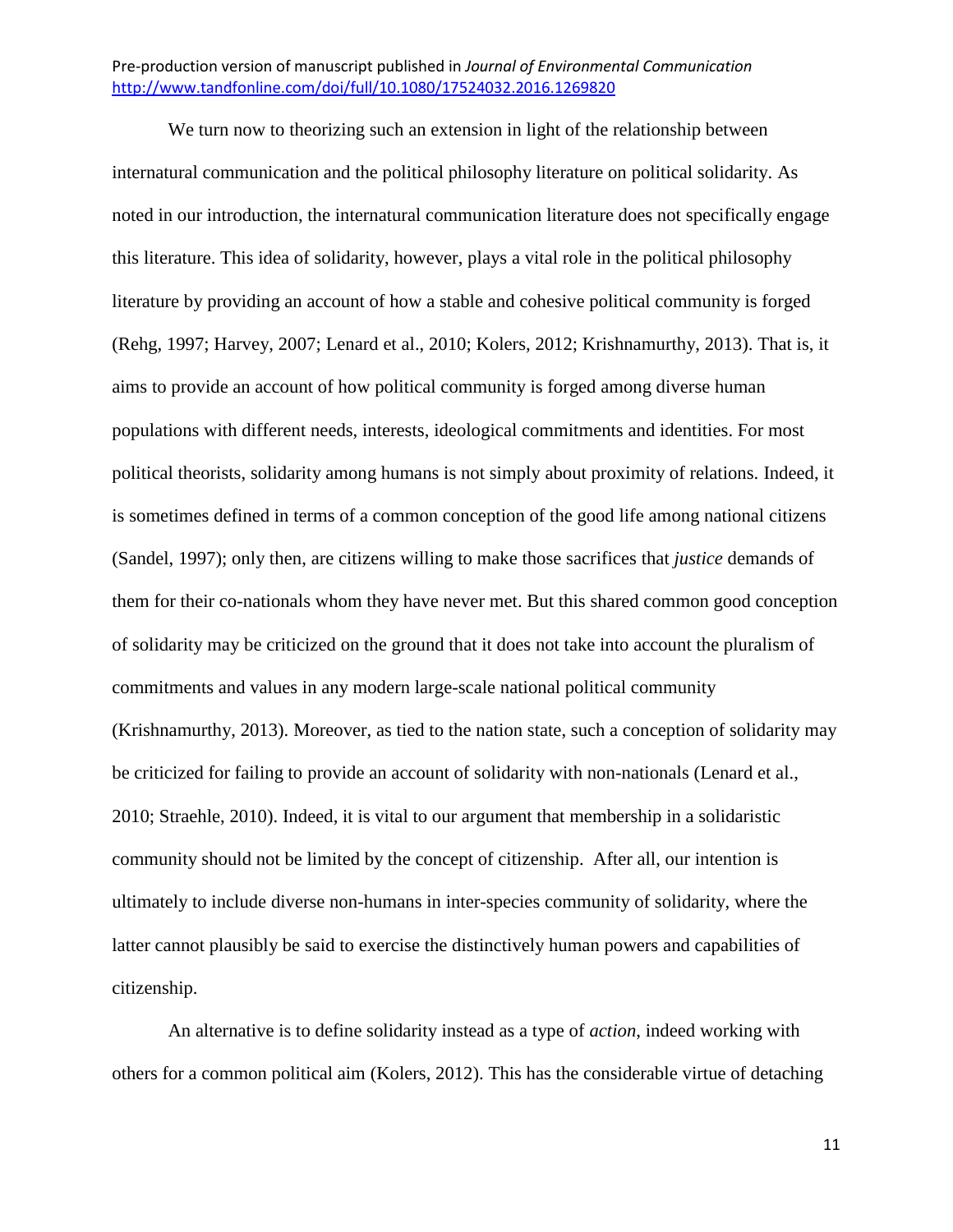solidarity from nationality. So, anti-globalization activists in New York might work towards the common aim of resisting corporate globalization with fellow activists they have never met in Cochabamba. Here, solidarity between non-nationals need not entail any strong sense of reciprocity between those working together in solidarity. Working together for a common political aim need not entail that the activists in Cochabamba should be aware of the efforts made by the activists in New York [\(Rippe, 1998;](#page-28-21) [Harvey, 2007\)](#page-27-18). In this respect, the transnational solidarity community of activists may be motivated in rather a one-sided way. It is sufficient for the development of such a community that the New York activists should identify a condition – being a victim of corporate globalization – that makes those who suffer it worthy of one's moral concern [\(Arnsperger and Varoufakis, 2003\)](#page-26-19). But this still does not allow us to conceive of solidarity with wild sovereign animals insofar as it is implausible to suppose that they work towards common political aims with us.

Nonethless, the one-sidedness of the relationship in this latter definition of political solidarity provides a conceptual clue in regard to its emphasis on the role of moral deference to the victims of injustice [\(Thomas, 1993\)](#page-28-22). Here, the communicative dimension to political solidarity consists in an obligation of those more fortunate persons who have identified a condition of suffering to listen attentively to the stories and experiences of the latter as various types of minorities suffering discrimination. Such an emphasis on deferentially listening to the stories of victims not only reinforces feelings of empathy and compassion. But it also checks against well-intentioned misinterpretations of their needs and interests by the more fortunate partners in the solidarity relation. In this respect, moral deference may avoid the potential for paternalism, whereby the fortunate take it upon themselves to decide the needs and interests of the unfortunate.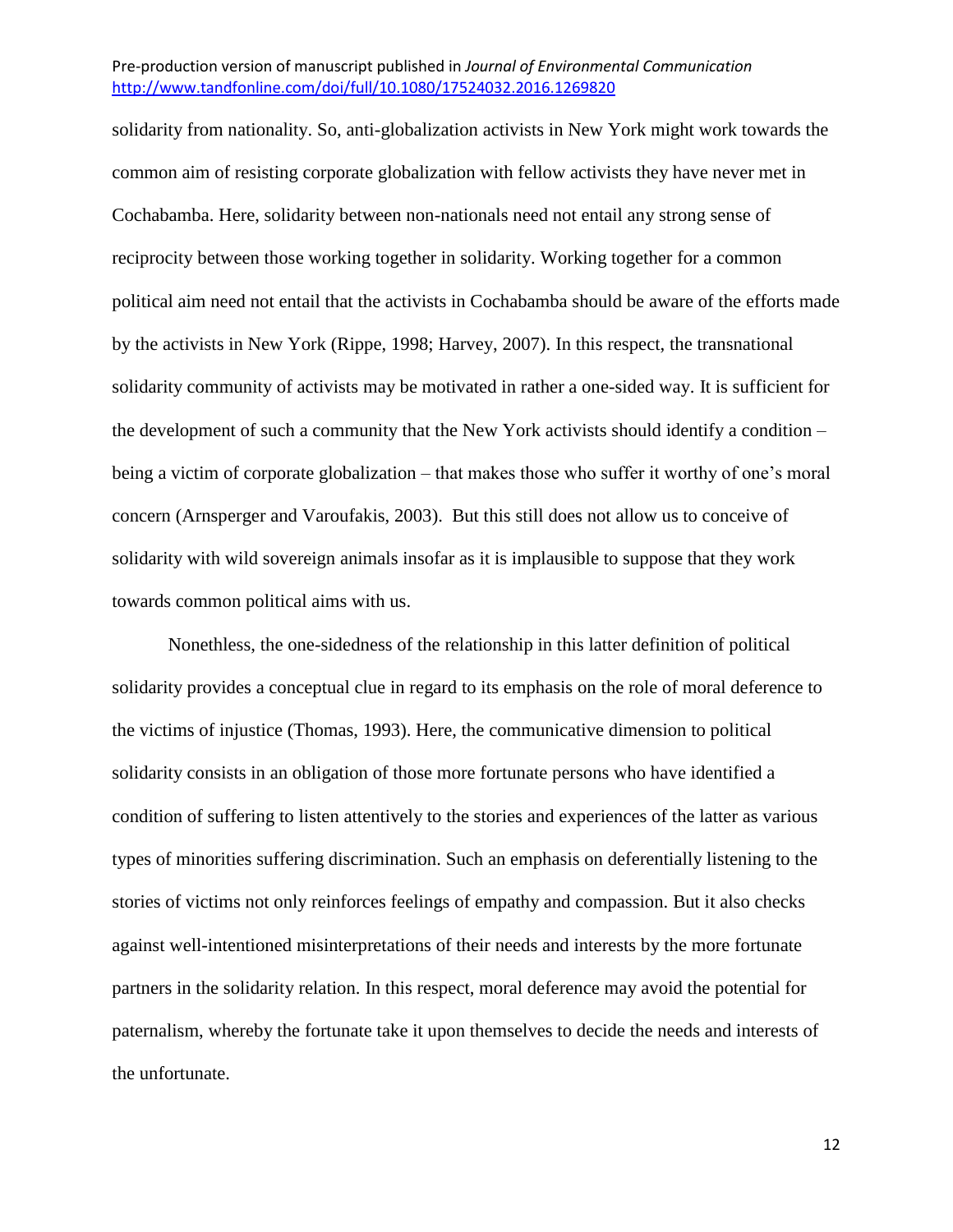As [Harvey \(2007\)](#page-27-18) correctly notes, however, the concept of moral deference as tied to linguistic communication does not apply to non-linguistic internatural communication. At any rate, it does not apply if deference to non-human animals is taken to mean 'listening to their stories,' as communicated to us through articulate speech. This necessarily raises a concern about unchecked paternalism in our empathetic relations to non-humans. After all, the risks of wellintentioned misinterpretations are surely that much more urgent absent articulate speech and any possibility of an articulate 'yes' or 'no' response from non-human animals, either accepting or rejecting interpretations of their needs and interests [\(Eckersley, 1999\)](#page-26-20). But legitimate concerns about paternalism should not be seen as limiting the scope of empathetic solidarity relationships to fully articulate people. Indeed, [Harvey \(2007\)](#page-27-18) observes still duties of "protective aid" (p. 29) concerning those who are capable of communicating to us their suffering, even when they are not capable of articulate speech. An appropriate moral deference can be shown to them, provided that this protective mode of solidarity can be shown to be morally sound.

Based on this brief discussion of some of the key features of political solidarity, we contend that a connection to animals and internatural communication can be established fairly easily. Indeed, as we have just shown, political solidarity does not require a common conception of the good life, proximity, or any strong sense of reciprocity between those participating in the solidarity relation. On this view, it is sufficient for solidarity transcending the 'borders' of human/non-human animal communities that human should identify non-human animals as *being in a condition of suffering, as the victims of injustices worthy of moral consideration,* whether domestic or wild. To be sure, non-human animals do clearly suffer mistreatment and even terror at our hands [\(Harvey, 2007\)](#page-27-18), or they are subjected to arbitrary policy decisions by us, imposing unfair terms of cooperation in the human/non-human political community (Donaldson and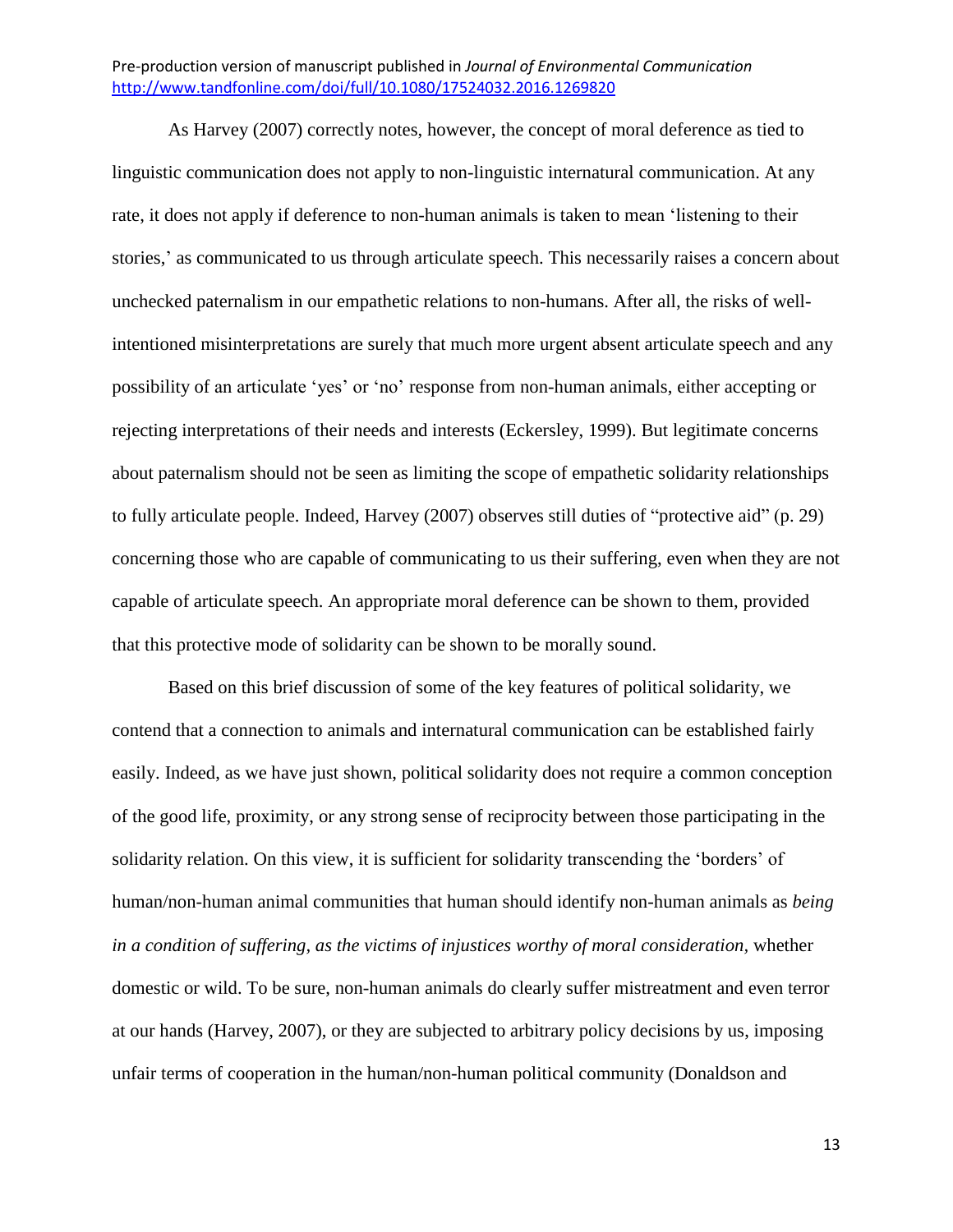Kymlicka, 2011). Moreover, their suffering at our hands and interference with their subjective good can be communicated to us *without* articulate speech provided we are empathetically attentive to what they communicate non-linguistically. Finally, such communication may lead us to the conclusion that we have variable duties of protective aid as the normative foundation of the human/non-human solidarity relation. Such duties may differ depending on the different kinds of relationships we forge with different animals, as domestic, liminal, or wild, such that their contents requires interpretation.

Consequently, we claim that a human/non-human solidarity relationship is entirely feasible. But this leaves open the question of what duties of protective aid based on our interpretations of the needs and interests of non-human animals are indeed morally sound, and not expressions of objectionable paternalism and anthropocentrism. In other words, is the conversion of solidarity to a practice a necessarily human enterprise with unchecked assumptions that cannot be challenged by the animals represented? Answering this question requires us to move from solidarity as a relation that appeals to care and empathetic understanding to solidarity as a practice of justice that instead appeals to rigorous argumentation and testing. To this extent, we now shift our discussion from solidarity in the context of internatural communication to solidarity in the context of discourse ethics. This can be taken as the operationalization of solidarity to determine specific duties and interventions. Indeed, discourse ethics offers just such a conception of solidarity as justice [\(Habermas, 1990a\)](#page-27-7). But, as signaled in the introduction, a solidarity practice of publicly deliberating universalizable claims to justice will of necessity appeal to human proxy representation. We consider this necessary connection between the solidarity practice and such representation in the next section, before further discussing the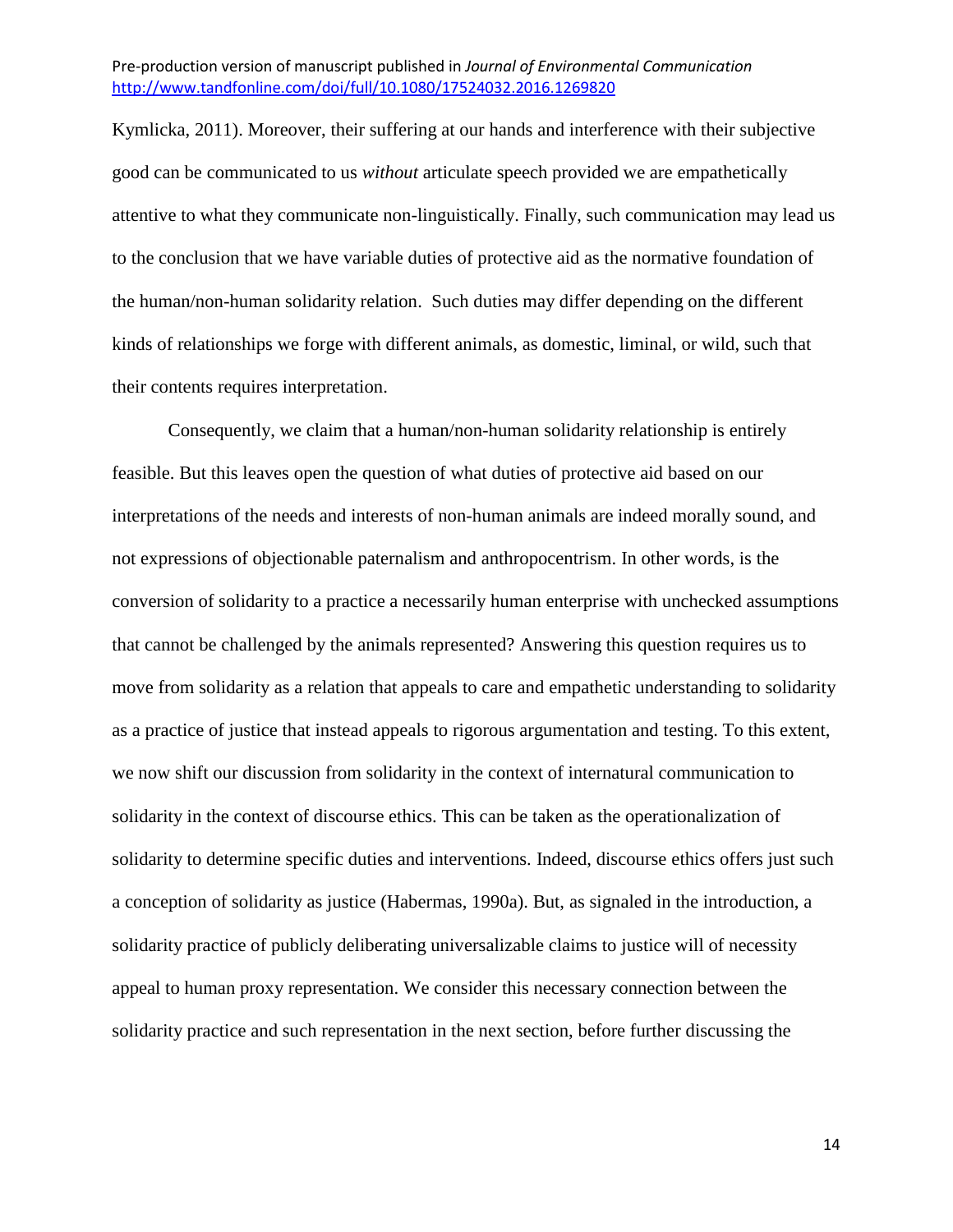possibilities of mitigating objectionable paternalism and anthropocentrism in the final section, where we make a suggestion about appropriate representative institutions to facilitate this end.

## **Discourse Ethics, Discursive Representation, and the Solidarity Practice**

We began by floating a distinction between solidarity as relation and practice. This was a distinction between a relation of caring and compassion for non-humans based on non-linguistic communication and a linguistically-based political practice of public deliberation and decisionmaking. There is no strict equivalent to this non-linguistic/linguistic distinction in discourse ethics. Instead, it recognizes only a Habermasian distinction between solidarity in the concrete lifeworld situations of particular communities of speakers and a political practice that is inclusive of all affected speakers guided by the universalization principle [\(Rehg, 1997\)](#page-28-5). Here, no sustained attempt has been made within discourse ethics to conceive of any particular concrete lifeworld relation of solidarity with voiceless non-human animals [\(Mendieta, 2011\)](#page-28-23). In this regard, discourse theorists have been roundly criticized by animal rights theorists and environmental ethicists for objectionable anthropocentrism [\(Whitworth, 2001\)](#page-28-24). Nonetheless, Habermas (1991) does acknowledge that we have a moral intuition that animals communicate moral claims to us in virtue of their suffering, rejecting Kant's subordination of our duties to animals to our duties to other human beings. Indeed, he asserts that we have "an unmistakable sense that the avoidance of cruelty towards all creatures capable of suffering is a [universal] moral duty that is not simply recommended on prudential considerations of the good life" (106).

We argue that this insight into a duty to protect all vulnerable creates "for their own sake," as a matter of justice or right, may become the basis for converting the moral claims communicated to us by voiceless non-humans into a universal political practice of solidary. To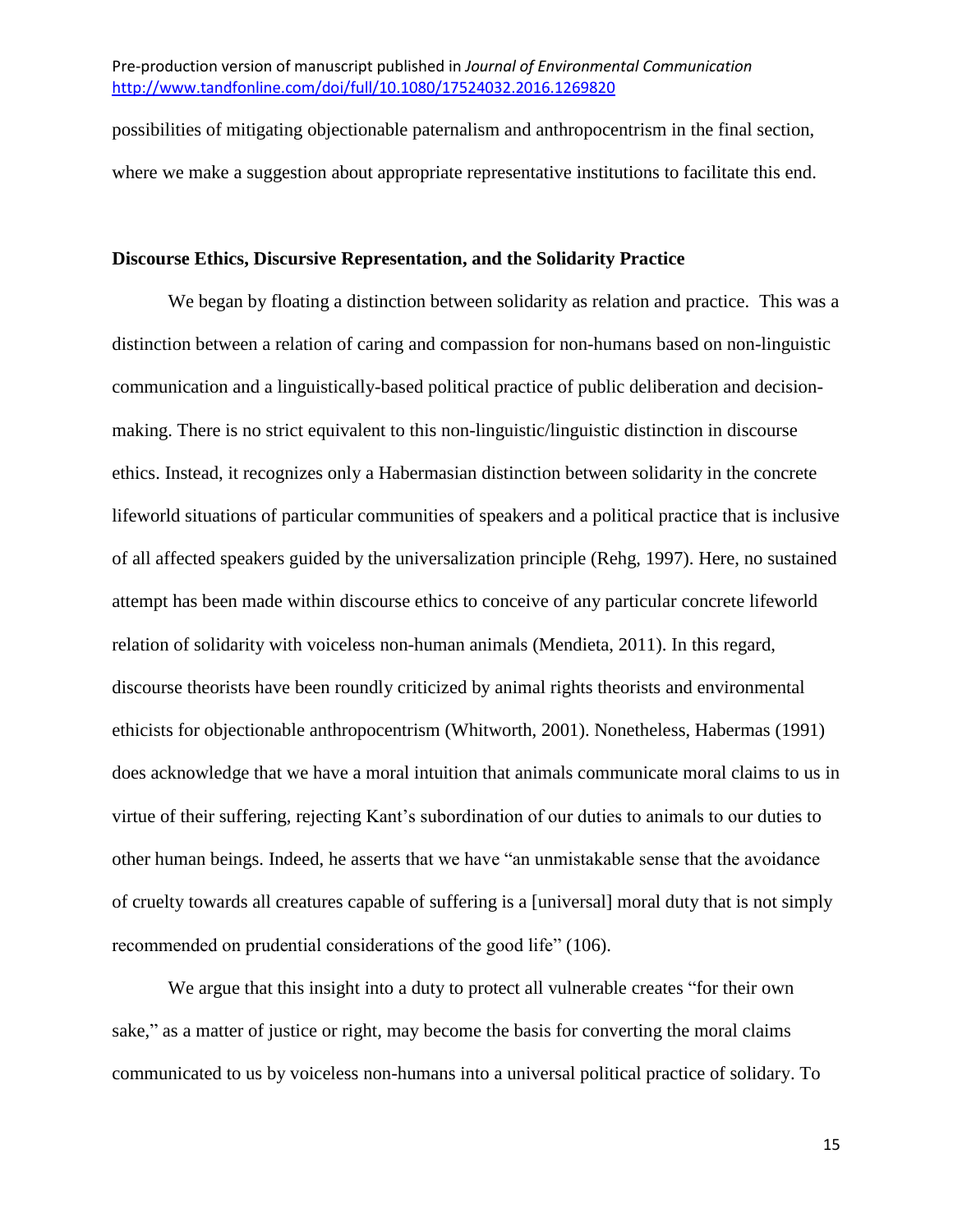be sure, some theorists such as [Rippe \(1998\)](#page-28-21) deny that solidarity ever rises to the level of universalizable justice claims. But discourse ethics takes the contrary view that those insights derived from the identification of injustices, and the development of feelings of care and concern for the suffering of others, in concrete lifeworld relations are the basis of universal solidarity practice [\(Habermas, 1990a\)](#page-27-7). Here, such a practice entails that all universalizable moral claims should be submitted to the reflection and assessment of those who are affected by them and purportedly placed under a duty of justice. In discourse ethics, the philosophical import of submitting my claim to public scrutiny by all affected is that it "cannot remain solely in the confines of my own conscience" (Rehg, 1997, p. 107). In other words, any claim I might submit purporting an injustice and violation of right must be rigorously defended in open public communication and argumentation [\(Habermas, 1990b\)](#page-27-21).

What does this now tell us about the possibility of a human/non-human solidarity practice? Converting insights from the solidarity relation with non-humans, I can submit moral claims regarding the suffering of non-humans according to the universalization principle defining the critical solidarity practice of discourse ethics [\(Goodin, 1996\)](#page-27-3). But I must necessarily do this as the proxy representative of those non-human animals with whom I have established a non-linguistic solidarity relation. Here, it is important to acknowledge that the idea of representation is not typically associated with solidarity. [Eckersley \(1999\)](#page-26-20) notes this absence in Habermas' discourse ethic, which addresses conditions for deliberation for solidarity, but not the issue of representation. This is hardly surprising given the extent to which solidarity is parsed in terms of sentiment and empathy. But neither is there any particular gulf between solidarity and representation as evident from support for welfare programs based on electoral representation [\(Straehle, 2010\)](#page-28-20). We stress, however, that the link to representation is essential to what we are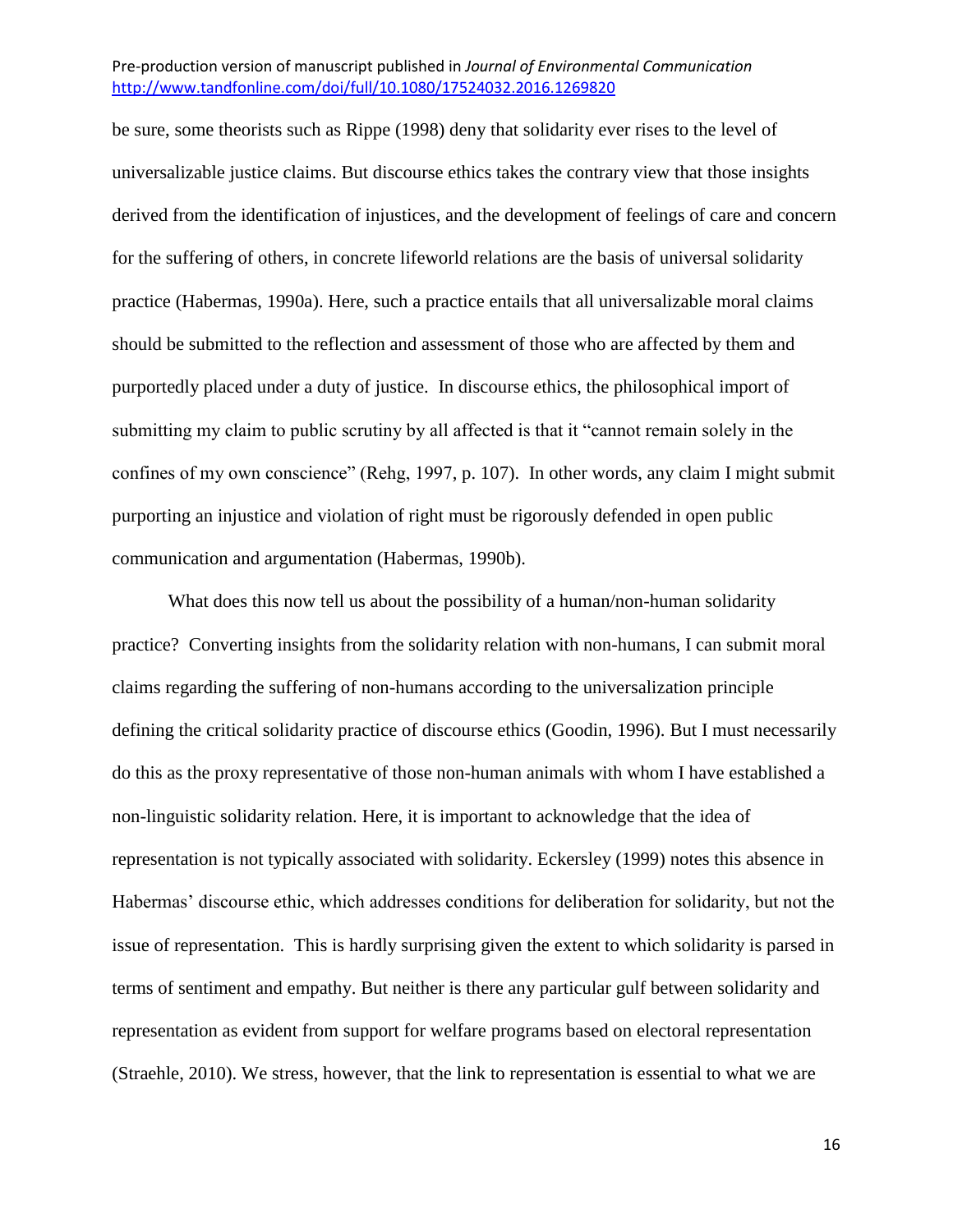calling the critical-deliberative solidarity practice concerned with evaluating claims that must obviously be articulated *by us* in open public discourse as proxies for non-human representing their needs and interests.

But it is one thing to say that a solidarity practice requires human representations of nonhumans in a political discourse and quite another to say that this kind of representation is any less vulnerable to the problem of paternalistic misinterpretation, as considered above. If it is not, then the solidarity practice will simply reduce to paternalism and anthropocentrism by humans unilaterally deciding welfare in policy. In other words, it will fail from the universal standpoint of right and justice. That said, however, environmental ethics scholars have indeed attended to the question of politically representing non-human animals, offering some insights into what this might entail. Perhaps the most obvious objection to animal representation in a political solidarity practice of public deliberation is that it is of necessity non-electoral [\(Eckersley, 1999\)](#page-26-20). Nonhuman animals can neither electorally authorize nor subsequently repudiate the interpretations of their needs and interests submitted for public deliberation, in a human/non-human political practice, by their human representatives. But, in this regard, Smith (2012) challenges the idea that only authorized electoral representation matters as to how representatives can further the interests of their constituency.

She shows using the example of a black congressman who feels accountable to black people who did not vote for him that his mandate is less bounded than one might anticipate. Indeed, the notion that the political community in environmental contexts is likewise unbounded by electoral constituencies is a refrain also adopted by [Dobson \(2003\).](#page-26-17) Despite the lack of a direct electoral relationship between humans and non-human animals, Smith contends that there exists a check on the validity of animal representation in the public sphere. In this regard, she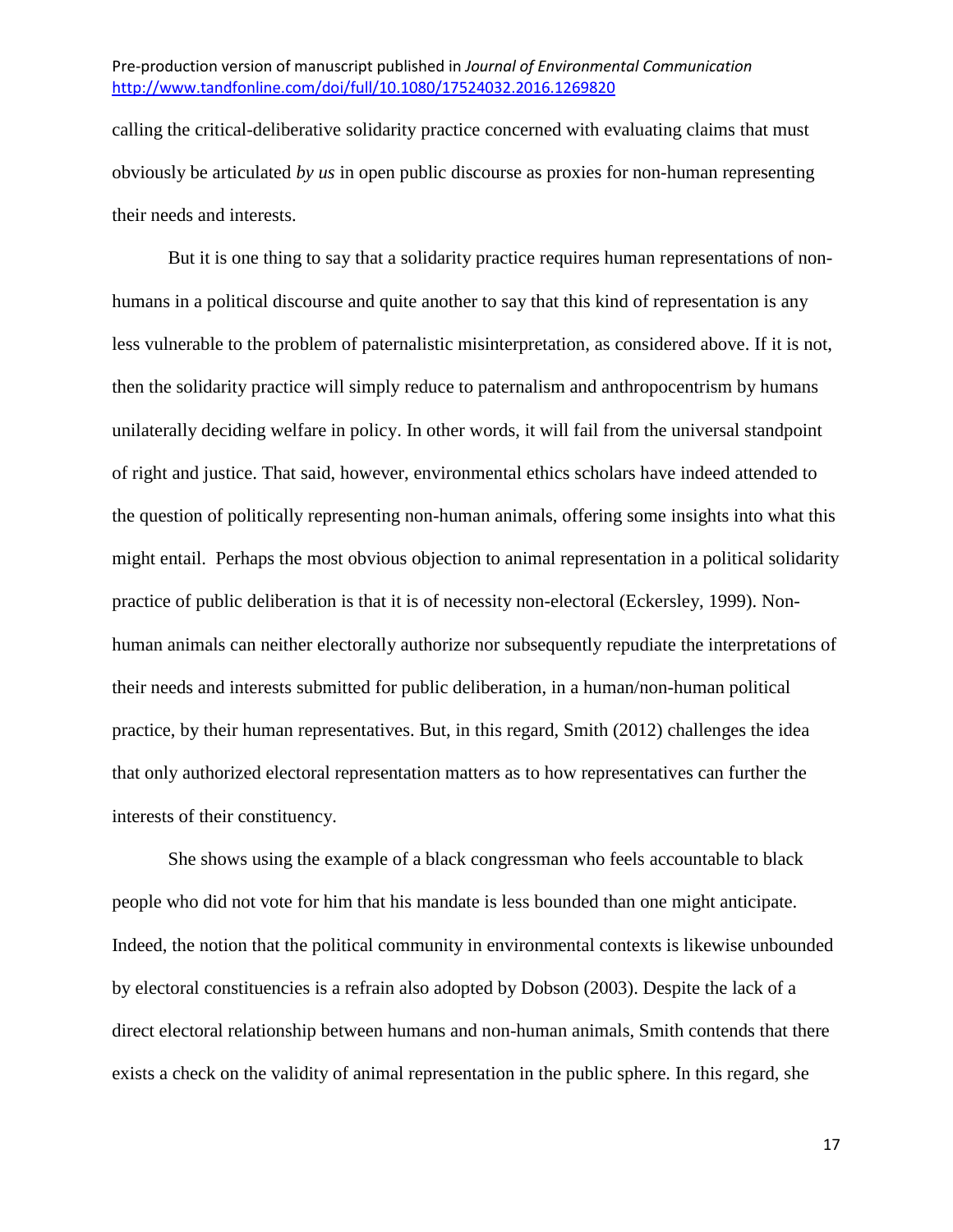draws from [Saward \(2006\)](#page-28-25) in that such representation must resonate with the relevant audience by building from existing terms and understandings. Here, the audience in question must be able to either accept or reject the claim to be representative. So, for instance, those Black Americans who did not vote for the Black congressman who purports to represent them can still voice their approval or disapproval of his claim to represent them in any number of established public-media channels. But, in the case of humans purporting to discursively represent non-humans, the relevant audience cannot be of that of non-human animals. After all, the notion of resonance with articulate claims submitted for public deliberation is entirely moot with respect to non-humans with whom communication is decidedly non-linguistic. Instead, the relevant audience will consist of those human participants in a discourse to whom these claims are submitted, according to the universalization principle.

This means that humans who purport to represent non-humans cannot simply conjure claims out of the air, as Saward (2006) puts it. Their claims to discursively represent non-humans will be subject to public scrutiny and rational evaluation. But still this appeal to critical deliberation among a relevant audience that is *not itself* the subject of discursive representation in open public deliberation might seem unsatisfying. Here, the risks of well-intentioned misinterpretation by the relevant audience of human public deliberators remains ever-present. We acknowledge that this is indeed so. But why, then, should it be supposed that discourse ethics makes any significant difference with respect to mitigating objectionable paternalism and anthropocentrism, when it comes to discursively representing non-human animals and reaching morally-sound policy decisions? In the final section, we engage some recent reflections by environmental ethicists on the analogy between non-human animals and marginal case humans. In particular, we focus on the generalizability of the problem of developing and communicating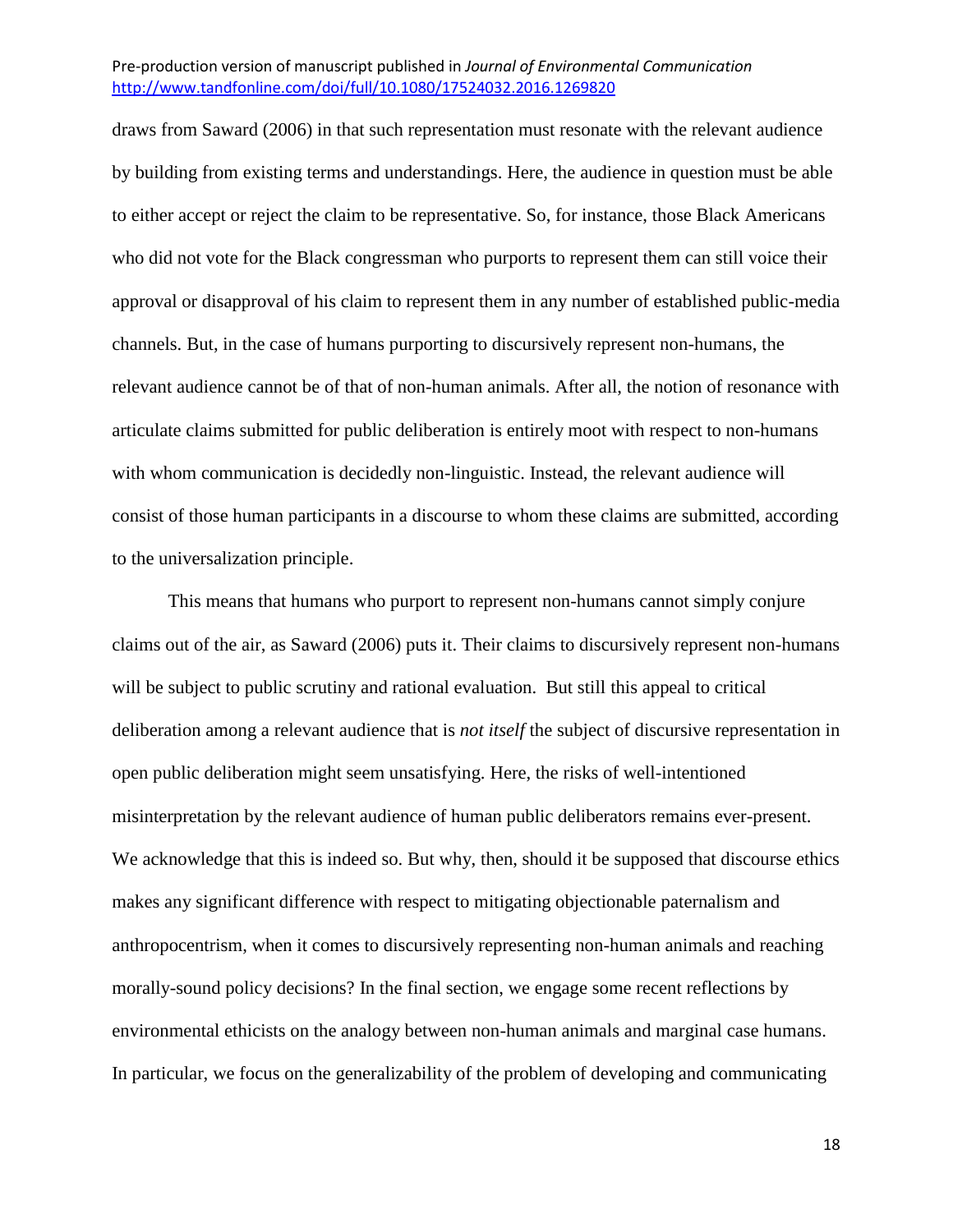one's good from these two cases. But we also consider the need to create appropriate representative institutions that may help to mitigate the potential for misinterpretation endemic to all claims purporting to represent the good of others, human and non-human. In this regard, we make a suggestion regarding non-electoral mini-publics [\(Fishkin and Luskin, 2000\)](#page-26-21) as providing an appropriate kind of institutional fora in which to discursively represent the good on nonhuman animals.

#### **Mitigating Paternalism and Anthropocentrism, Cultivating Institutions**

Environmental ethicists rightly draw attention to the often arbitrary dividing line between human and non-human animals, when it comes to representing voice and political participation [\(Eckersley, 1994;](#page-26-22) [Smith, 2012\)](#page-28-4). Indeed, the most common way of challenging this arbitrary divide is by considering the analogue case of duties to so-called marginal humans, such as the severely cognitively disabled [\(Eckersley, 1999;](#page-26-20) [Wong, 2010\)](#page-29-0). To be sure, scholars observe clear differences in approximating the goods of these two diverse groups, such as having some model of a rational human being to 'fall back on in building out counterfactuals' (Vogel, 1997, p.163) for marginal case humans. By contrast, non-human animals are complete creations that are not unfortunately lacking of characteristics common to their species [\(Kittay, 2008\)](#page-27-22). Nonetheless, the two cases are broadly analogous in that it is inappropriate to treat both marginal case humans and non-human animals as fully competent communicative partners in deliberation and decisionmaking [\(Eckersley, 1994;](#page-26-22) [Dobson, 2003;](#page-26-17) [Matarrese, 2010;](#page-27-9) [Smith, 2012\)](#page-28-4). Here, the analogy is fairly intuitive given an obvious lack of linguistic competence among severely cognitively disabled humans and non-human animals alike to publicly communicate their own good in higher-order processes of political deliberation and argumentation [\(Wong, 2010\)](#page-29-0).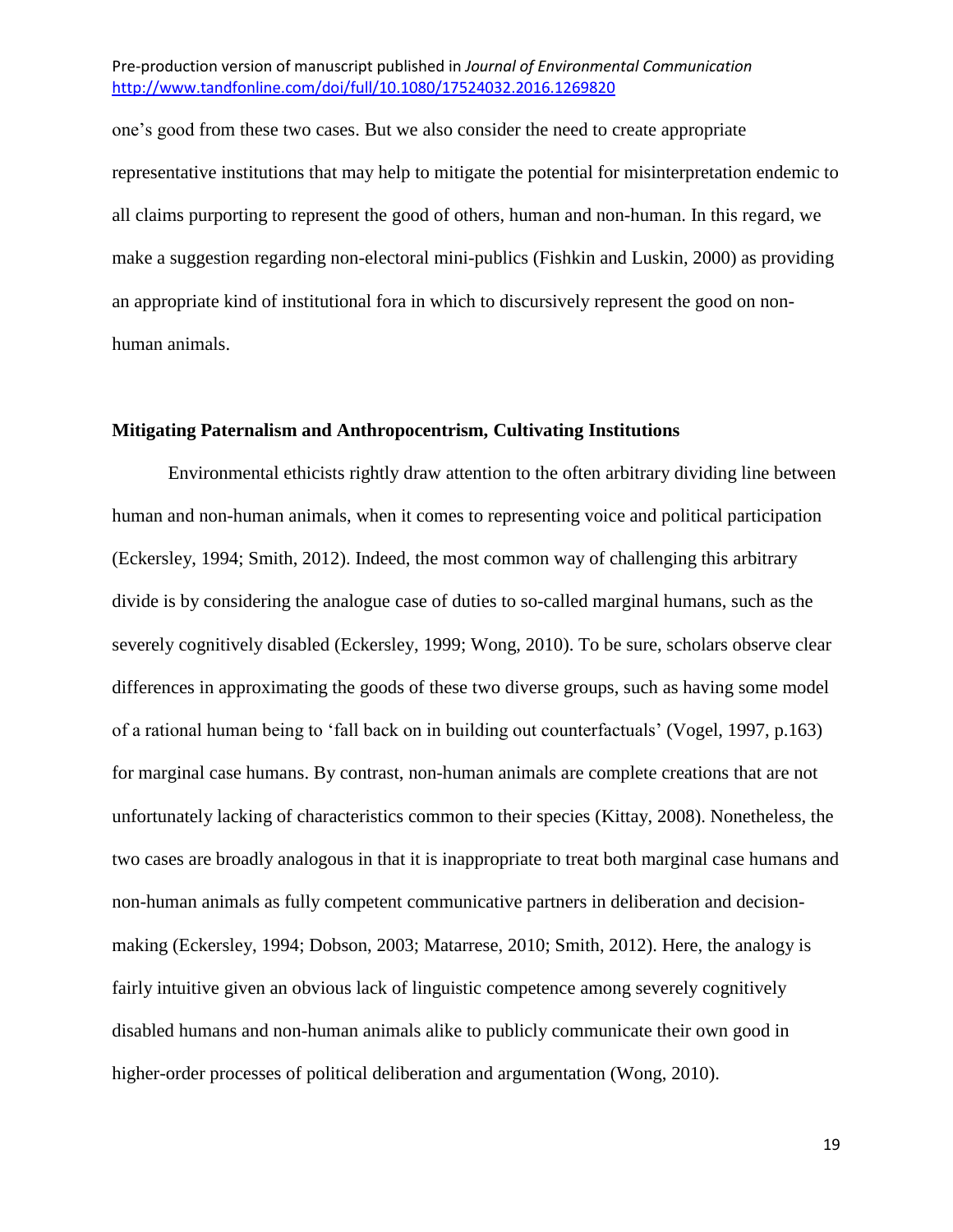But difficulties with respect to developing and communicating one's good are by no means limited to these two categories. Stressing the generalizability of these difficulties to all rational humans, Smith (2012) argues that human and non-human representation are not categorically different. After all, generally speaking, humans "often don't know what they want, what is good for them, and often want conflicting things" (p. 104). Moreover, there will always be a problem concerning who can speak for whom and under what conditions [\(Pitkin, 1972\)](#page-28-26). This might be taken to suggest that when all objections are considered no one "can ever stand in for anyone else" (Eckersley, 1999, p.30). But, while endemic to all representative acts, such difficulties can be managed provided an appropriate backdrop of institutions, in which representative claims may be contested and evaluated. On this view, humans are not able to meaningfully express their political agency until the right kinds of representative institutions, and the heuristic of a social contract, are in place [\(Smith, 2012\)](#page-28-4).

Consequently, Smith contends the greatest divide between the political agency of humans and non-human animals is the fact that no appropriate institutional backdrop has been cultivated for the purpose of contesting and evaluating claims to represent the latter [\(Eckersley, 1999\)](#page-26-20). In short, humans need a "socially sustaining environment" in order to cultivate our political autonomy through representation by others (Smith, 2010, p.50). So why, she asks, is it not conceivable that we can create meaningful political agency for animals as well, with the right kind of representation and framework of institutions? Here, [Francis and Silvers \(2007\)](#page-27-23) follow a similar line of reasoning to Smith, in which they aim to dissolve the sharp divide between those with political agency and those without. Indeed, they challenge the claim that to be politically autonomous, one must have conceived of one's good subjectively, arguing that the "insularly independent" idealization of the process of autonomy is currently misleading even for the case of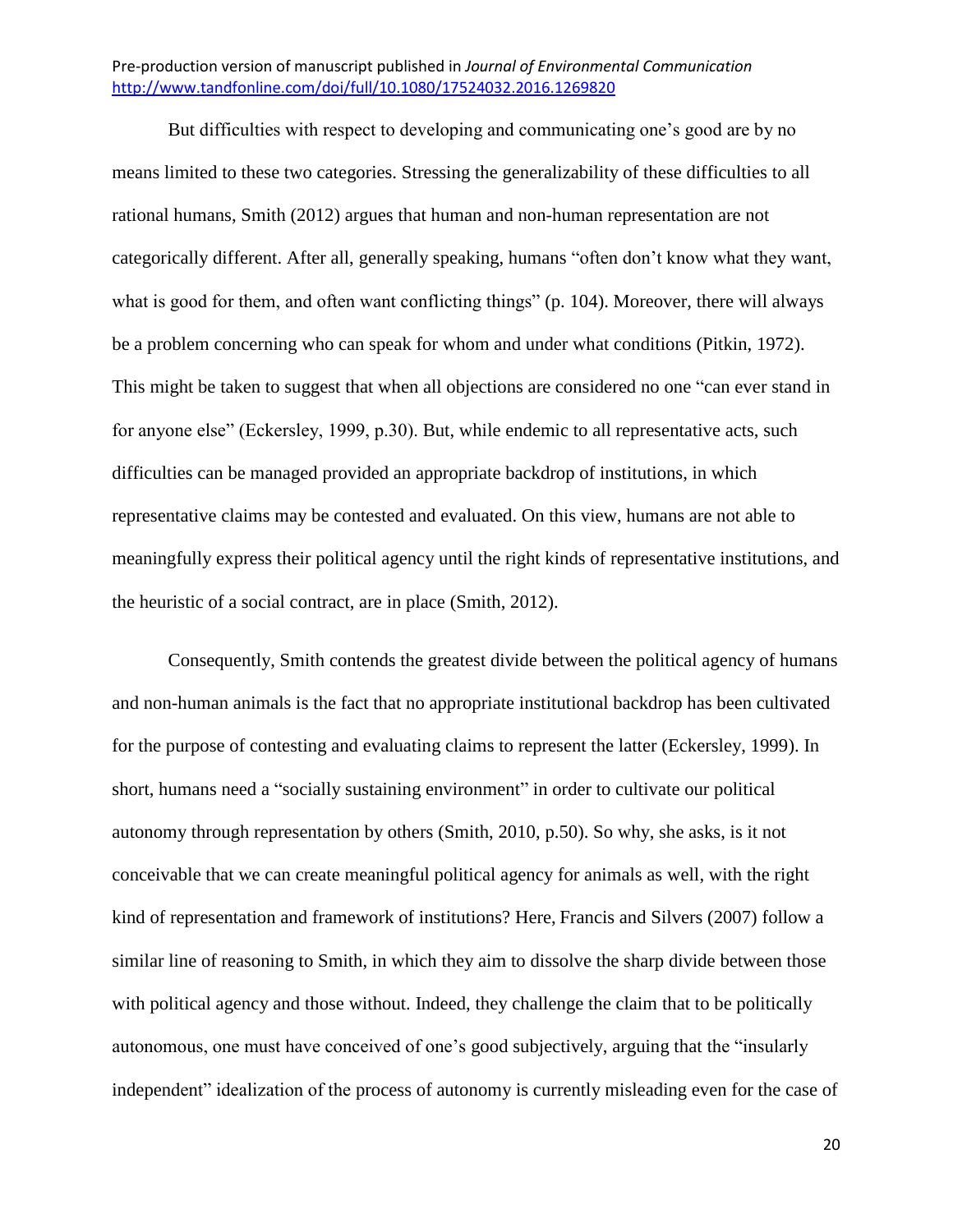fully rational humans. Namely, to differing degrees, "...we all formulate our conceptions of the good interactively" (p.331). That is, we all do this insofar as social scripts and socially constituted identities are co-constructed by others with whom we interact in society.

Given this stress on intersubjectivity in the determination of goods, Francis and Silvers contend the "difference between the majority of people and the minority […] is the extent of dependency, not the fact of it" (2005, p. 234). Indeed, they argue the liberal preoccupation with absolute independence in regard to the formulation of one's subjective good represents a stoicmastership view of the self. But such stoic mastership does not hold true for most people who, after all, rely on parents, guidance counsellors or coaches in formulating these goods and making decisions [\(Francis and Silvers, 2007;](#page-27-23) [Rostbøll, 2008\)](#page-28-27). Here, comparatively "few people selfdetermine without relying on anyone or anything else" (p.319). Hence, rejecting liberal stoicism, they embrace metaphysical accounts of self that consider extensions, trustees, proxies and surrogates as legitimate parts of an individual's cognitive space, whether human or non-human [\(Rubenstein, 2007\)](#page-28-28). In less extreme cases where agents are only partially voiceless, such as a person suffering from Alzheimer's disease, we would surely see reliance on the help of a notebook as a legitimate auxiliary, proxy, aid or indeed part of his or her cognitive space.

Indeed, with the insights afforded by such communication, human proxies may in this way arrive at a closer approximation of the point of view of non-human animals to be represented discursively. The rational justifiability of their claims helps to dispel concerns about objectionable paternalism and anthropocentrism; at least, it may do so if an appropriate account can now be given of the necessary institutional backdrop for converting the insights garnered from the solidarity relation into a suitably critical solidarity practice. Here, institutions of electoral representation are clearly inappropriate, but as we have already noted legitimate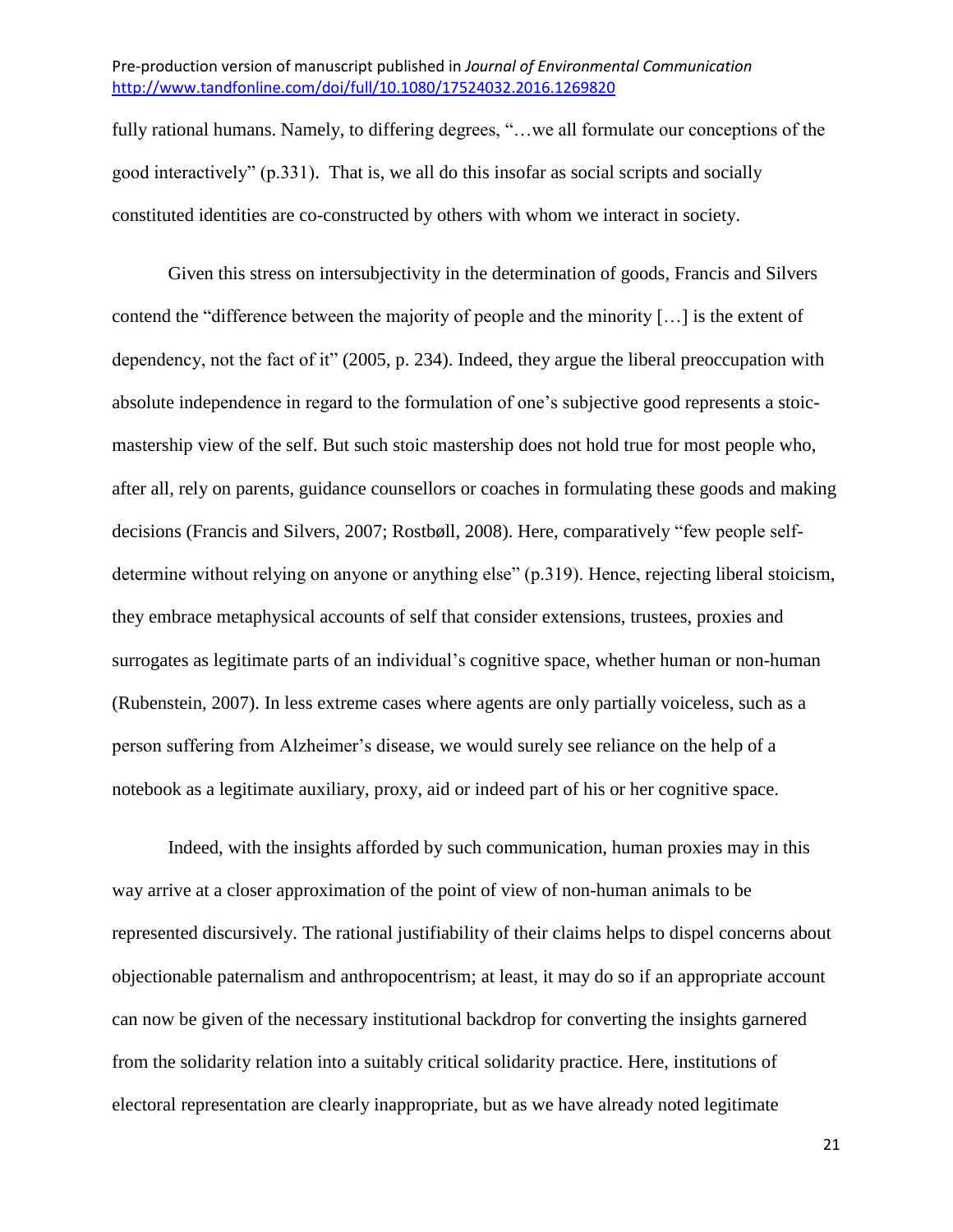representation is not dependent on electoral authorization [\(Smith, 2012\)](#page-28-4). What ultimately matters is that any claims purporting to be representative of others should always be open to public contestation and defended through rigorous argumentation based on scientifically reliable information [\(Pettit, 1999\)](#page-28-29). It thus follows that it is not essential to legitimate representation that the represented themselves should participate directly in deliberation and argumentation. After all, to insist on the direct or unmediated participation of all who are concerned by public decision-making would contradict the very purpose of representation [\(Manin, 1997\)](#page-27-24). Instead, it is the rational defensibility of publicly contestable decision-outcomes resulting from an open deliberative process that makes all the difference for legitimacy [\(Habermas, 1984\)](#page-27-25).

But this, of course, still leaves the question of cultivating an appropriate set of institutions for contesting and evaluating discursive representative claims concerning what we owe to nonhuman animals. Here, we contend that the emphasis on publicly defensible argumentation rather than electoral authorization, in a representation process, is well captured in the political science literature on critical deliberative mini-publics [\(Fishkin and Luskin, 2000\)](#page-26-21). While we certainly do not want to say that mini-publics are the only resource for appropriately representing non-human animals, we believe they suggest a way forward. Not only do mini-publics provide appropriate institutional fora bringing the insights of internatural communication to a wider audience of citizens who may indeed come to see themselves as bound to non-humans in a larger interspecies political community or zoopolis. But also they provide an opportunity for citizens to test the validity of the ways in which the interests and rights of different non-humans are discursively represented as being owed particular kinds of moral consideration as co-members of this integrated community. This may happen insofar as the power to initiate a critical deliberative mini-public [\(Böker and Elstub, 2015\)](#page-26-23) on what is owed to diverse non-human populations, with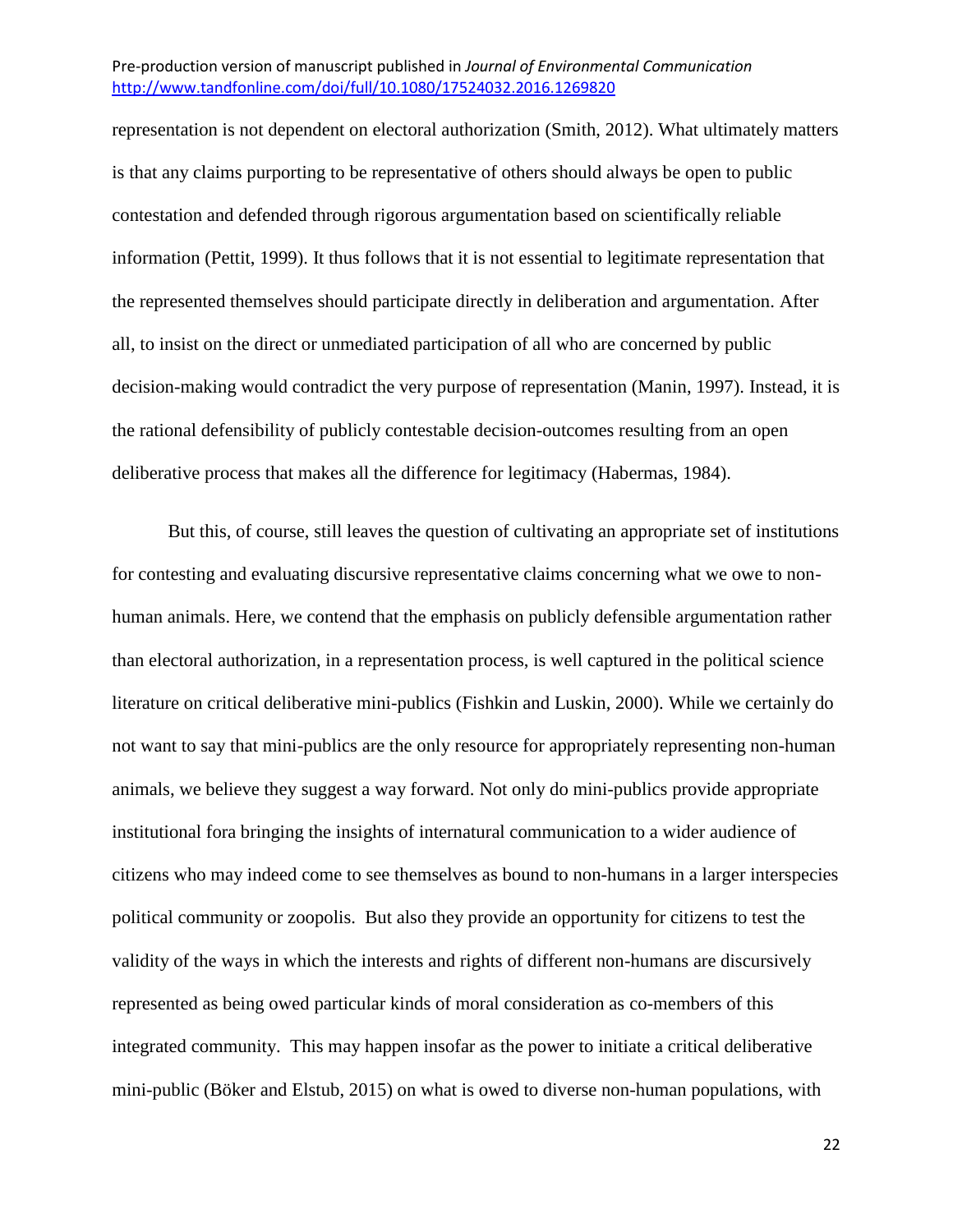whom we are all politically interrelated, is granted to human proxy representatives claiming to possess sufficient insight to speak for these populations who cannot speak for themselves at the level of a universal discourse. So, for example, animal rights and environmental NGOs claiming access to such insight, and with the Aarhus Convention, the de facto ability to 'speak for nature,' might exercise their power as concerned citizens to convende a mini-public tasked with deliberating what is properly owed to domestic, liminal, or wild animals with whom humans interact in diverse ways.

While they use the mini-public process to bring their insights to a larger audience of citizens, concerned NGOs can only achieve legitimacy for their discursive representations of those who cannot speak for themselves in a universal discourse by opening these representations up to rigorous deliberative testing. That is, legitimacy is achieved through a process of critical testing and evaluation by randomly selected citizens who have been provided with the time and information necessary to reach a well-considered deliberative jury decision regarding how the rights and interests of various categories of animals are represented to them by the NGOs. In this process, citizens are invited *both* to reflect on the empathetic basis of internatural communication *and* reach rationally-defensible judgments about what this tells us we owe to different animals. Indeed, the subsequent dissemination of the deliberative jury verdict to the mass public  $-$  by way of traditional newspapers, radio, television, blogosphere, and the like – invites a similar process of reflection at the intersection of empathetic communication, or care, and universal justice. To this extent, such increasingly broad and inclusive processes of critical reflection, at the intersection of care and justice, motivate a solidaristic basis for understanding that human and non-human alike are members of a common political community, across species lines.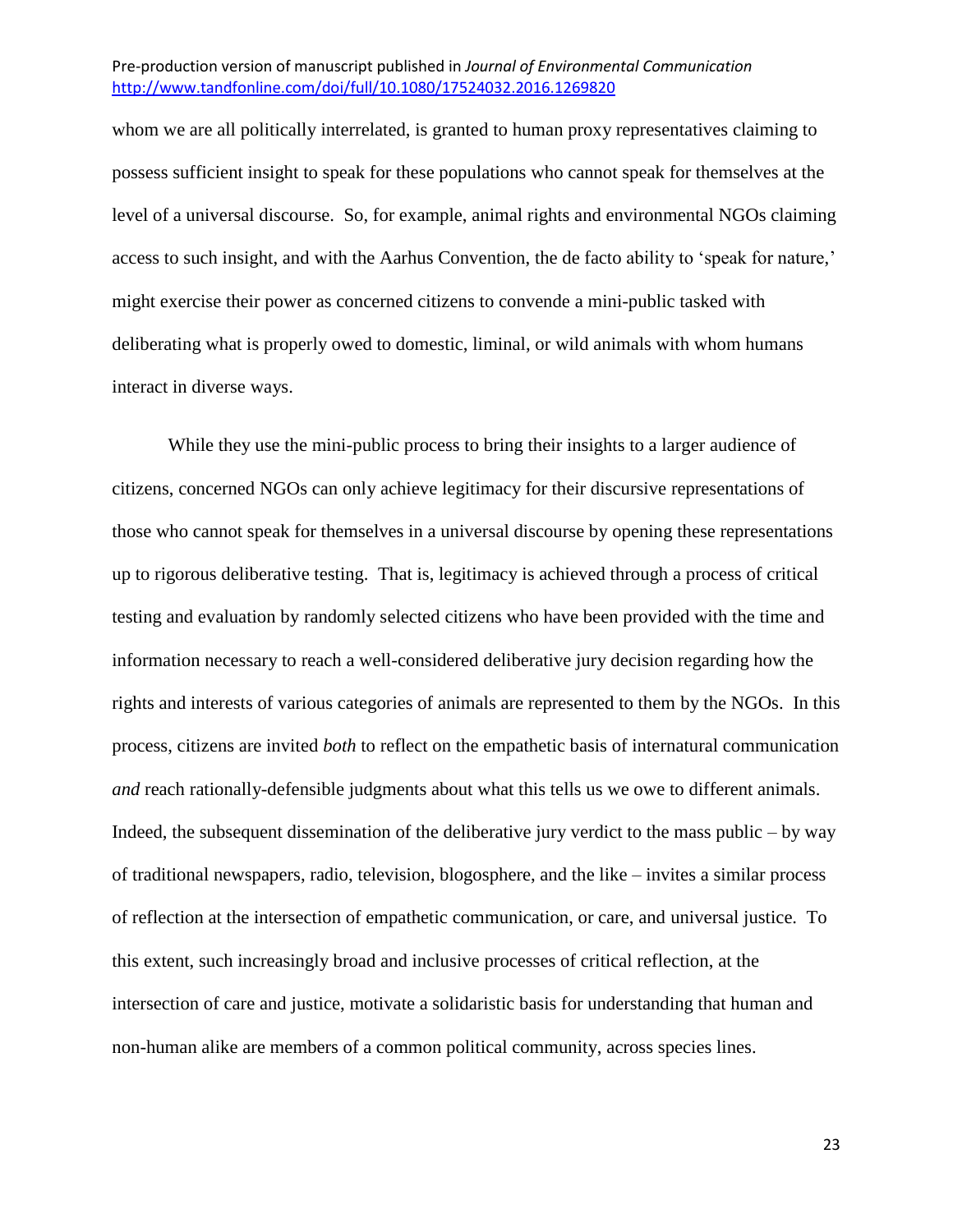All in all, the critical mini-public process offers a response to [Smith \(2012\)](#page-28-4) emphasis on the need cultivate the proper institutional backdrops for representing the 'voiceless.' Here, the 'burden of proof' is placed on the NGOs claiming to represent the interests of different animals and have the legal standing to do so in a meaningful way in policy-making, according to the Aarhus Convention. Indeed, the mini-public process functions as a kind of filter for insights into our relationships and obligations concerning diverse, ensuring that those NGOs purporting to speak for the animals are not simply "conjuring claims out of thin air" as Saward (2006) put it. In this respect, we take it as incontrovertible that the notion of 'speaking on behalf of the environment' is a sweeping claim that could license misguided policy recommendations, if it is not suitably checked or contested by rational scrutinity in some way. To be sure, critical minipublic deliberations provide no absolute guarantee that outcomes will not still misrepresent the needs and interests of diverse non-humans. Nonetheless, we contend these kinds of broad and inclusive deliberations can go some considerable distance towards mitigating such risks.

Finally, we stress that mini-publics play a central mediating role in the overall argument of our paper. To our best knowledge, internatural communication has not been linked to the growing literature on our relationships to diverse animals as members of a common political community. But this marks a serious deficit in the existing literature. If such communication aims at empathetic understanding and care as a matter of relearning to pay attention to what nonhuman animals are telling us about their condition, then what we relearn by 'listening' to the animals will have obvious implications for justice. What animals tell us, if we indeed listen may well require us to fundamentally rethink the boundaries of memberships and justice in our diverse kinds of relationships to them. It is insufficient to 'just listen' but then not consider the further implications of what we 'hear' for shared political membership and justice. To this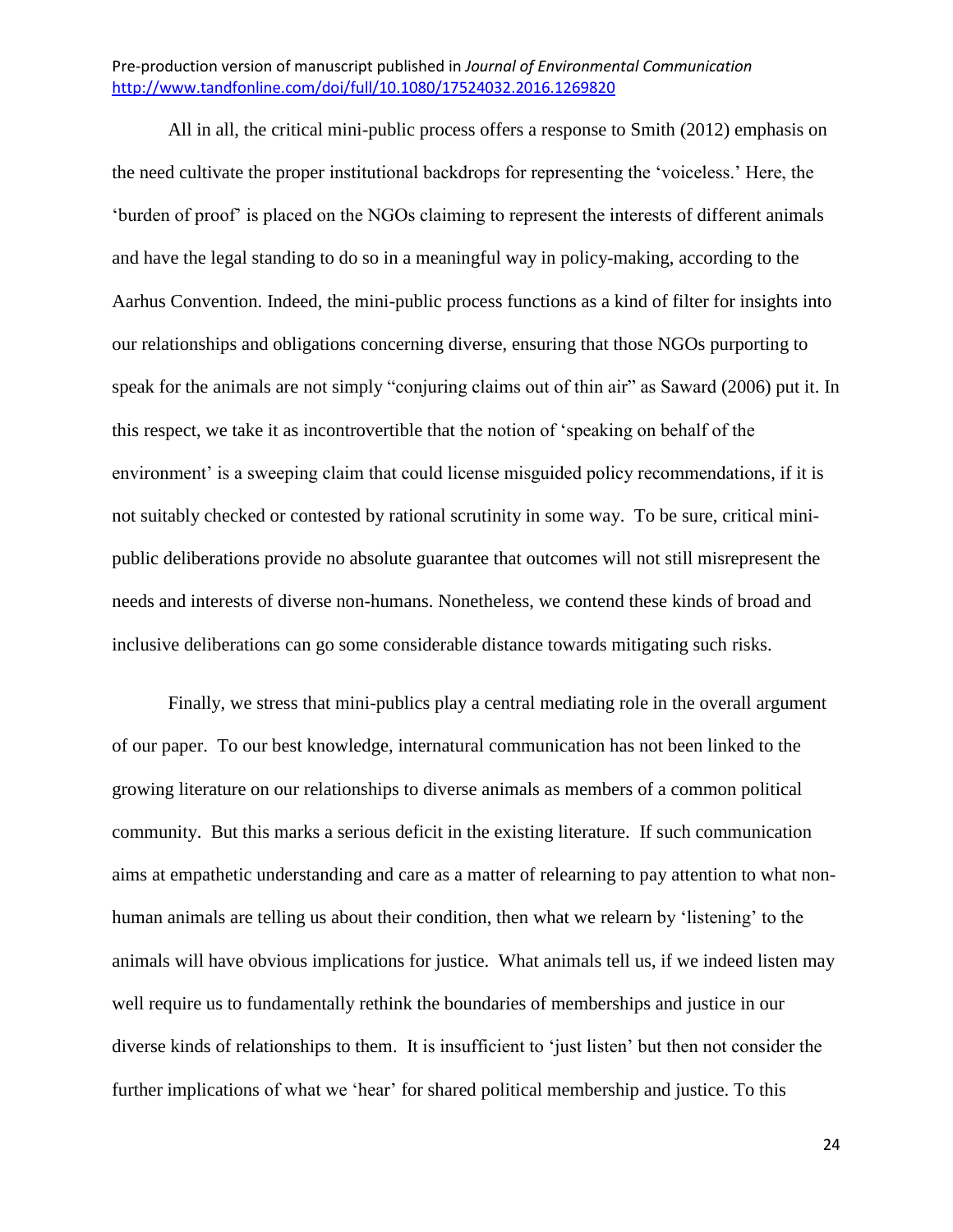extent, we believe the international communication literature should look beyond its familiar alliances in environmental philosophy and ethics to political philosophy.

## **Conclusion**

In this paper, we took solidarity as a concept that could bridge the gap between an ethic of care and justice often presented as incommensurable. Solidarity entails care and compassion as catalysts for rationally-defensible moral obligations toward vulnerable others who are otherwise voiceless in political processes. We premised our concept of membership of a human/animal solidaristic community on a division between a pre-political relation of solidarity through internatural communication, corresponding to care, and a more generalizable institutionalization of those insights gained here through proxy representation. In this regard, we contended critical deliberative mini-publics could provide an appropriate institutional backdrop for testing the discursive representation of non-human animals by human proxies. All in all, we believe our conception of interspecies solidarity combines the literature on internatural communication with political philosophy in an original and important way.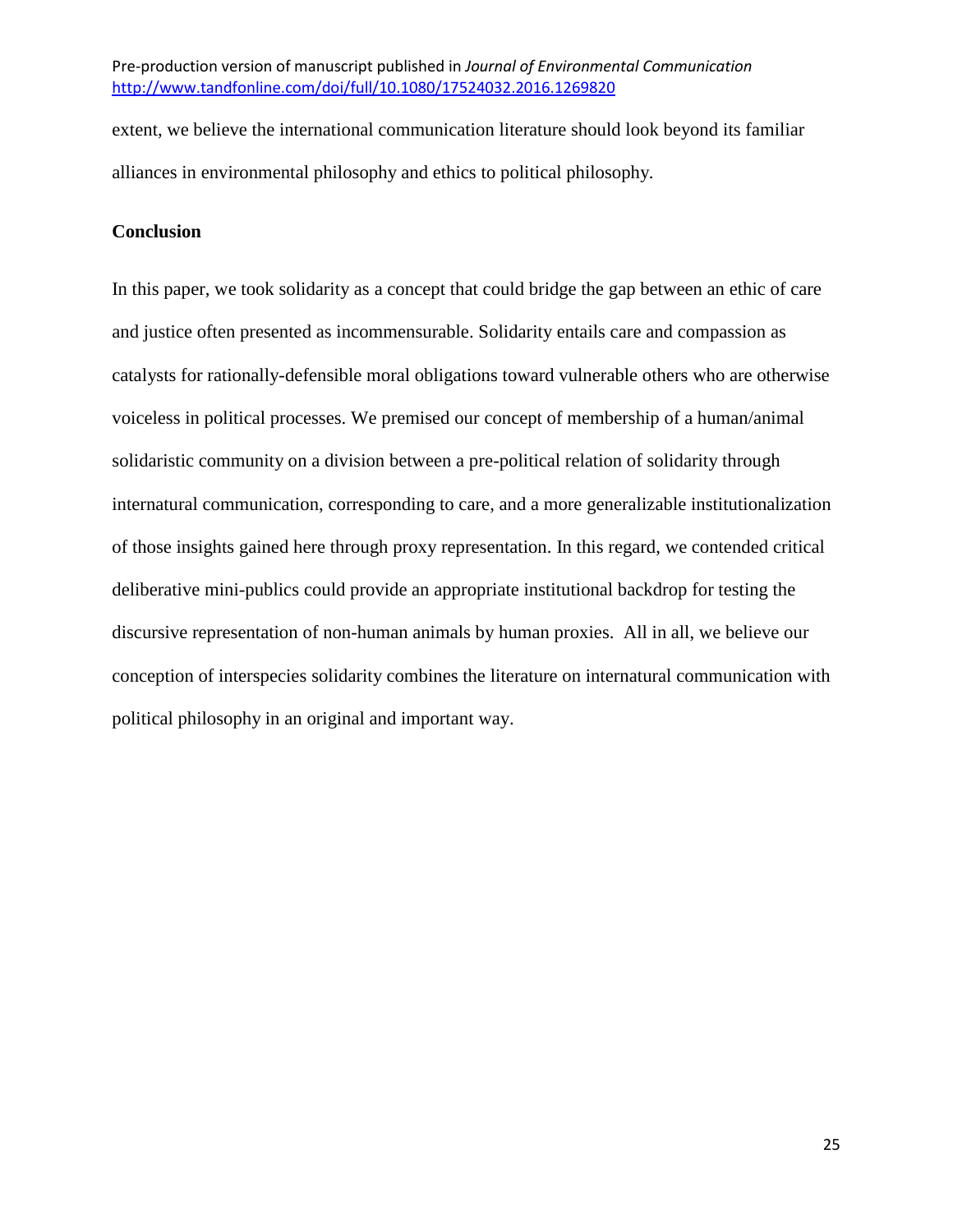## **References**

<span id="page-26-7"></span>Adams, C.J. 1991. *The Sexual Politics of Meat: A Feminist-Vegetarian Critical Theory*. New York: Continuum.

<span id="page-26-19"></span>Arnsperger, C., and Varoufakis, Y. 2003. "Toward a theory of solidarity." *Erkenntnis* no. 59 (2):157 - 188

- <span id="page-26-14"></span>Bateson, G., and Bateson, M.C. 1987. *Angels Fear: Towards an Epistemology of the Sacred*. New York: Bantam.
- <span id="page-26-9"></span>Bingham, N. 2006. "Bees, Butterflies, and Bacteria: Biotechnology and the Politics of Nonhuman Friendship." *Environment and Planning A* no. 38 (3):483-498
- <span id="page-26-18"></span>Blum, L.A. 1988. "Gilligan and Kohlberg: Implications for Moral Theory." *Ethics* no. 98 (3):472-491
- <span id="page-26-11"></span>Brown, K., and Dilley, R. 2012. "Ways of knowing for 'response-ability' in more-than-human encounters: the role of anticipatory knowledges in outdoor access with dogs." *Area* no. 44 (1):37-45
- <span id="page-26-2"></span>Buchanan, J. 2013. "Moral progress and human rights " In *Human Rights: The Hard Questions*, edited by C. Holder and D. Reidy, 399-417 Cambridge: Cambridge University Press.

<span id="page-26-23"></span>Böker, M., and Elstub, S. 2015. "THE POSSIBILITY OF CRITICAL MINI-PUBLICS: REALPOLITIK AND NORMATIVE CYCLES IN DEMOCRATIC THEORY." *Representation* no. 51 (1):125-144

- <span id="page-26-13"></span>Callicott, J.B. 1988. "Animal Liberation and Environmental Ethics: Back Together Again." In *In Defense of Land Ethic: Essays in Environmental Philosophy*, edited by J.B. Callicott, 49-59. Albany: State University of New York Press.
- <span id="page-26-5"></span>Carbaugh, D. 1999. ""Just listen": "Listening" and landscape among the Blackfeet." *Western Journal of Communication* no. 63 (3):250-270
- <span id="page-26-10"></span>Carbaugh, D. 2007. "Quoting "the Environment": Touchstones on Earth." *Environmental Communication* no. 1 (1):64-73

<span id="page-26-3"></span>Clement, G. 2003. "The Ethic of Care and the Problem of Wild Animals." *Between the Species* no. 13 (3)

- <span id="page-26-16"></span>DeGrazia, D. 1998. "Animal Ethics Around the Turn of the Twenty-First Century." *Journal of Agricultural and Environmental Ethics* no. 11 (2):111-129
- <span id="page-26-8"></span>Deloria Jr, V. 1991. "Reflection and Relevation: Klmwing Land, Places and Ourselves." In *The Power of Place: Sacred Ground in Natural and Human Environments*, edited by J. Swan, 28-40. Wheaton, Il: Quest Books.
- <span id="page-26-17"></span>Dobson, A. 2003. *Citizenship and the Environment*: Oxford University Press.
- <span id="page-26-4"></span>Donaldson, S., and Kymlicka, W. 2011. *Zoopolis* Oxford: Oxford University Press.
- <span id="page-26-0"></span>Donovan, J. 1996. "Attention To Suffering: A Feminist Caring Ethic For The Treatment Of Animals." *Journal of Social Philosophy* no. 27 (1):81-102
- <span id="page-26-15"></span>Donovan, J. 2006. "Feminism and the Treatment of Animals: From Care to Dialogue." *Signs* no. 31 (2):305-329
- <span id="page-26-22"></span>Eckersley, R. 1994. "Natural Justice: From Abstract Rights to Contextualised Needs." *Environmental Values* no. 3 (2):161 - 172
- <span id="page-26-20"></span>Eckersley, R. 1999. "The discourse ethic and the problem of representing nature." *Environmental Politics* no. 8 (2):24-49
- <span id="page-26-6"></span>Eckersley, R. 2004. *The Green State*. Cambridge, MA: MIT Press.
- <span id="page-26-1"></span>Fineman, M.A. 2008. "The Vulnerable Subject: Anchoring Equality in the Human Condition." *Yale Journal of Law & Feminism* no. 20 (1):8-40
- <span id="page-26-21"></span>Fishkin, J., and Luskin, R. 2000. "Deliberative polling and public consultation." *Parliamentary Affairs* no. 53 (4):657–666
- <span id="page-26-12"></span>Fox, R. 2006. "Animal behaviours, post-human lives: everyday negotiations of the animal–human divide in petkeeping." *Social and Cultural Geography* no. 7:525-537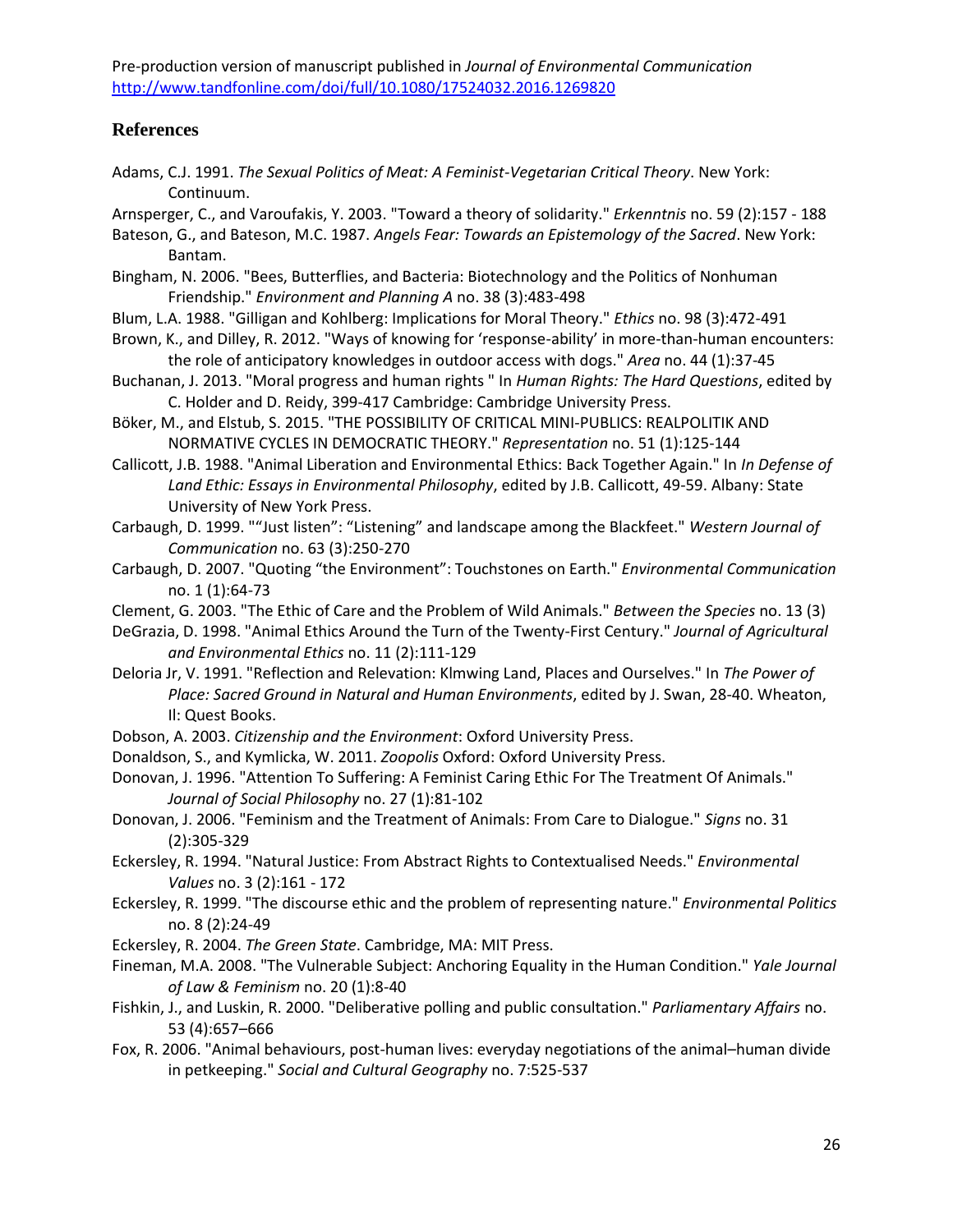- <span id="page-27-23"></span>Francis, L.P., and Silvers, A. 2007. "Liberalism and individually scripted ideas of the good: Meeting the challenge of dependent agency." *Social Theory and Practice* no. 33 (2):311-334
- Fraser, D., and Weary, D. 2004. "Quality of Life for Farm Animals: Linking Science, Ethics and Animal Welfare." In *The Well-Being of Farm Animals: Challenges and Solutions*, edited by J. Benson and B. Rollin, 39-60. Oxford: Blackwell.
- <span id="page-27-2"></span>Garner, R. 2012. "Rawls, Animals and Justice: New Literature, Same Response." *Res Publica* no. 18 (2):159-172
- <span id="page-27-5"></span>Garner, R. 2013. *A Theory of Justice for Animals: Animal rights in a Nonideal World*: Oxford University Press.
- <span id="page-27-0"></span>Gilligan, C. 1987. "Moral orientation and moral development." In *Women and Moral Theory*, edited by E.F. Kittay and D.T. Meyers, 19--23. Rowman & Littlefield.
- <span id="page-27-15"></span>Glendinning, S. 2000. "From animal life to city life." *Angelaki* no. 5 (3):19 – 30
- <span id="page-27-1"></span>Goodin, R. 1986. *Protecting the Vulnerable: A Reanalysis of Our Social Responsibilities*. Chicago: University Of Chicago Press.
- <span id="page-27-3"></span>Goodin, R.E. 1996. "Enfranchising the Earth, and its Alternatives." *Political Studies* no. 44 (5):835-849
- <span id="page-27-25"></span>Habermas, J. 1984. *The Theory of Communicative Action, vol. 1: Reason and the Rationalisation of Society*. Cambridge: Polity Press.
- <span id="page-27-7"></span>Habermas, J. 1990a. "Justice and Solidarity." In *The Moral Domain: Essays in the Ongoing Discussion between Philosophy and Social Science*, edited by T. Wren. Cambridge: MIT Press.
- <span id="page-27-21"></span>Habermas, J. 1990b. *Moral Consciousness and Communicative Action*: MIT Press.
- <span id="page-27-18"></span>Harvey, J. 2007. "Moral Solidarity and Empathetic Understanding: The Moral Value and Scope of the Relationship." *Journal of Social Philosophy* no. 38 (1):22-37
- <span id="page-27-8"></span>Hinchliffe, S., Kearnes, M.B., Degen, M., and Whatmore, S. 2005. "Urban Wild Things: A Cosmopolitical Experiment." *Environment and Planning D: Society and Space* no. 23 (5):643-658
- <span id="page-27-4"></span>Hobson, K. 2007. "Political animals? On animals as subjects in an enlarged political geography." *Political Geography* no. 26 (3):250-267
- <span id="page-27-11"></span>Hribal, J. 2013. *Fear of the Animal Planet: The Hidden History of Animal Resistence* CounterPunch.
- <span id="page-27-17"></span>Kelch, T. 1999. "The Role of the Rational and the Emotive in a Theory of Animal Rights." *Boston College Environmental Affairs Law Review* no. 27 (1):1-41
- <span id="page-27-22"></span>Kittay, E. 2008. "At the Margins of Moral Personhood." *Journal of Bioethical Inquiry* no. 5 (2-3):137-156
- <span id="page-27-19"></span>Kolers, A.H. 2012. "Dynamics of Solidarity\*." *Journal of Political Philosophy* no. 20 (4):365-383
- <span id="page-27-20"></span>Krishnamurthy, M. 2013. "Political Solidarity, Justice and Public Health." *Public Health Ethics* no. 6 (2):129-141
- <span id="page-27-6"></span>Lenard, P., Straehle, C., and Ypi, L. 2010. "Global Solidarity." *Contemporary Political Theory* no. 9 (1):99
- <span id="page-27-10"></span>Lind, S.J. 2012. "Un-defining Man: The Case for Symbolic Animal Communication " In *Perspectives on Human-Animal Communication: Internatural Communication*, edited by E. Plec, 226-245. Routledge.
- <span id="page-27-14"></span>Luke, B. 1992. "Justice, Caring, and Animal Liberation."
- <span id="page-27-16"></span>Luke, B. 2007. "Justice, Caring and Animal Liberation." In *The Feminist Care Tradition in Animal Ethics*, edited by J. Donovan and C.J. Adams, 125-152. New York: Columbia University Press.
- <span id="page-27-12"></span>MacKinnon, C. 2004. "Of Mice and Men: A Feminist Fragment on Animal Rights." In *Animal Rights: Current Debates and New Directions*, edited by C. Sunstein and M. Nussbaum, 263–276. New York: Oxford University Pres.
- <span id="page-27-24"></span>Manin, B. 1997. *The Principles of Representative Government*. Cambridge: Cambridge University Press.
- <span id="page-27-9"></span>Matarrese, A.M. 2010. "The Boundaries of Democracy and the Case of Non-Humans." *In-Spire Journal of Law* no. 5 (1):55-71
- <span id="page-27-13"></span>Meijer, E. 2013. "Political Communication with Animals." *Humanimalia* no. 5 (1)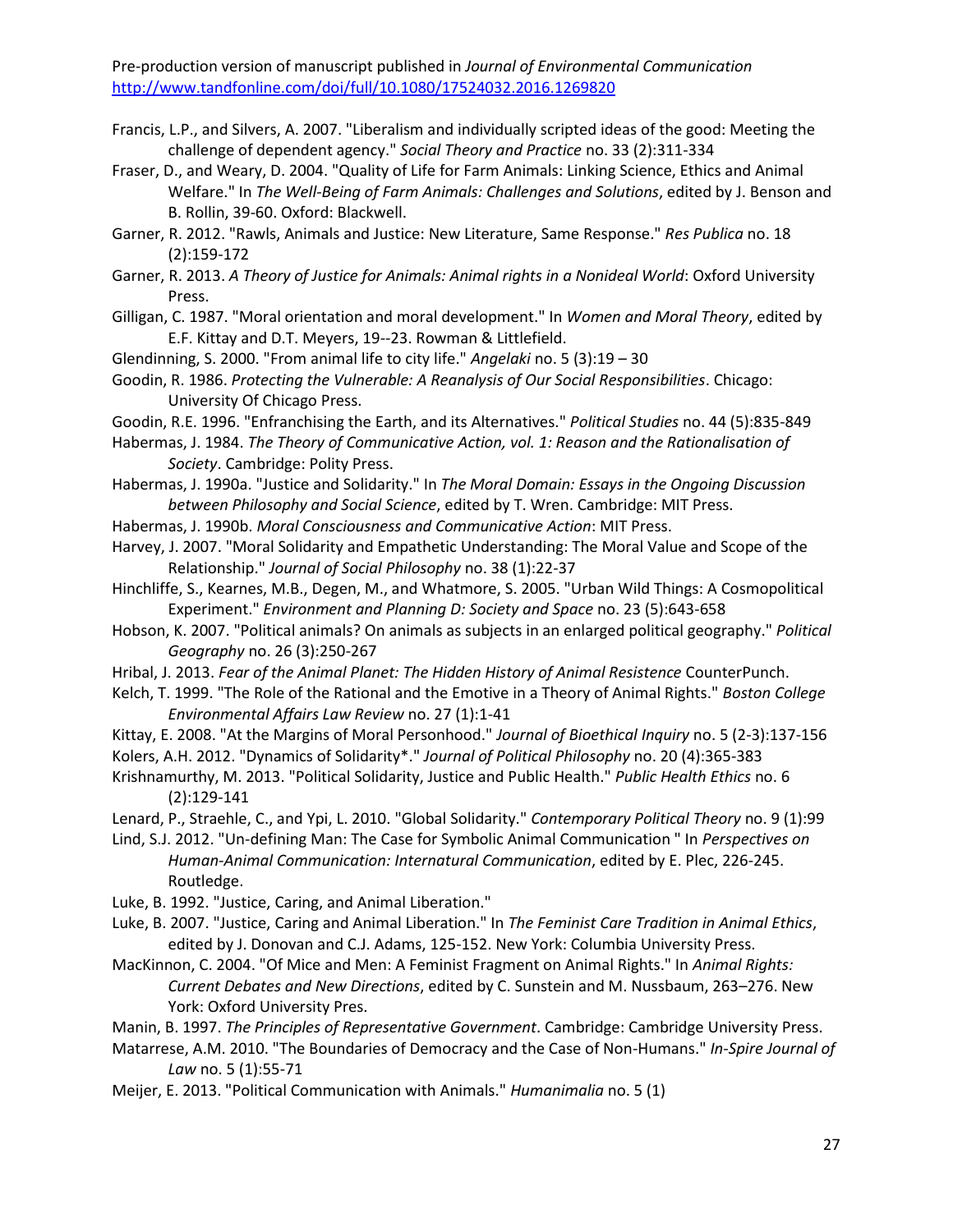- <span id="page-28-10"></span>Meijer, E. 2014. "Stray Philosophy: Human-Dog Observations on Language, Freedom and Politics." *Journal for Critical Animal Studies* no. 12 (4):105-139
- <span id="page-28-23"></span>Mendieta, E. 2011. "Interspecies Cosmopolitanism: Towards a Discourse Ethics Grounding of Animal Rights." *Logos* no. 10 (1)
- <span id="page-28-6"></span>Milstein, T. 2012. "Greening Communication." In *Greening the Academy*, edited by S. Fassbinder, A.N. Ii and R. Kahn, 161-173. SensePublishers.
- <span id="page-28-12"></span>Munday, P. 2012. "Human Hunters, Wolf-Birds and Embodied Communication." In *Perspectives on Human-Animal Communication: Internatural Communication*, edited by E. Plec, 320-339. Routledge.
- <span id="page-28-0"></span>Noddings, N. 1984. *Caring, a feminine approach to ethics & moral education*. Berkeley: University of California Press.
- <span id="page-28-1"></span>Okin, S.M. 1989. "Reason and Feeling in Thinking about Justice." *Ethics* no. 99 (2):229-249
- <span id="page-28-3"></span>Palmer, C. 2010. *Animal Ethics in Context*. New York: Columbia University Press.
- <span id="page-28-17"></span>Peltola, T., and Heikkilä, J. 2015. "Response-ability in wolf–dog conflicts." *European Journal of Wildlife Research* no. 61 (5):711-721
- <span id="page-28-29"></span>Pettit, P. 1999. "Republican Freedom and Contestatory Democratization." In *Democracy's Value*, edited by I. Shapiro and C. Hacker-Cordon, 163-190. Cambridge: Cambridge University Press.
- <span id="page-28-26"></span>Pitkin, H. 1972. *The Concept of Representation*: University of California Press.
- <span id="page-28-8"></span>Plec, M. 2013. *Perspectives on Human-Animal Communication*: Routledge.
- <span id="page-28-2"></span>Regan, T. 1995. "Obligations to animals are based on rights." *Journal of Agricultural and Environmental Ethics* no. 8 (2):171-180
- <span id="page-28-5"></span>Rehg, W. 1997. *Insight and Solidarity: The Discourse Ethics of Jürgen Habermas*, *Philosophy, Social Theory, and the Rule of Law*: University of California Press.
- <span id="page-28-21"></span>Rippe, K. 1998. "Diminishing Solidarity." *Ethical Theory and Moral Practice* no. 1 (3):355-373
- <span id="page-28-15"></span>Rodd, R. 1992. *Biology, Ethics, and Animals*: Clarendon Press
- <span id="page-28-27"></span>Rostbøll, C.F. 2008. *Deliberative freedom: Deliberative Democracy as Critical Theory*. Albany: State University of New York Press.
- <span id="page-28-28"></span>Rubenstein, J. 2007. "Accountability in an Unequal World." *The Journal of Politics* no. 69 (03):616-632
- <span id="page-28-19"></span>Sandel, M. 1997. *Democracy's Discontent*. Cambridge, MA: Belknap Press of Harvard University Press.
- <span id="page-28-25"></span>Saward, M. 2006. "The Representative Claim." *Cont Pol Theory* no. 5 (3):297-318
- <span id="page-28-13"></span>Scheler, M. 1970. *The Nature of Sympathy* Hamden, Ct: Archon.
- <span id="page-28-11"></span>Scott-Phillips, T. 2015. "Meaning in animal and human communication." *Animal Cognition* no. 18 (3):801-805
- <span id="page-28-7"></span>Sebeok, T. 1972. *Perspectives in Zoosemiotics*. The Hague: Mouton de Gruyter.
- <span id="page-28-9"></span>Sebeok, T.A. 1965. "Animal Communication." *Science* no. 147 (3661):1006-1014
- <span id="page-28-16"></span>Shapiro, K.J. 1990. "Understanding Dogs through Kinesthetic Empathy, Social Construction, and History." *Anthrozoös* no. 3 (3):184-195
- Silvers, A., and Francis, L. 2005. "Justice through Trust: Disability and the "Outlier Problem" in Social Contract Theory." *Ethics* no. 116 (1):40-76
- <span id="page-28-4"></span>Smith, K. 2012. *Governing Animals: Animal Welfare and the Liberal State*: Oxford University Press.
- <span id="page-28-18"></span>Stein, E. 1966. *On the Problem of Empathy*. The Hague Martinus Nijhoff.
- <span id="page-28-20"></span>Straehle, C. 2010. "National and cosmopolitan solidarity." *Contemporary Political Theory* no. 9 (1):110- 20
- <span id="page-28-22"></span><span id="page-28-14"></span>Thomas, L. 1993. "Moral Flourishing in an Unjust World." *Journal of Moral Education* no. 22 (2):83-96 Walker, A. 1988. *Living by the Word*. New York: Harcourt Brace Jovanovich.
- <span id="page-28-24"></span>Whitworth, A. 2001. "Ethics and Reality in Environmental Discourses." *Environmental Politics* no. 10 (2):22-42